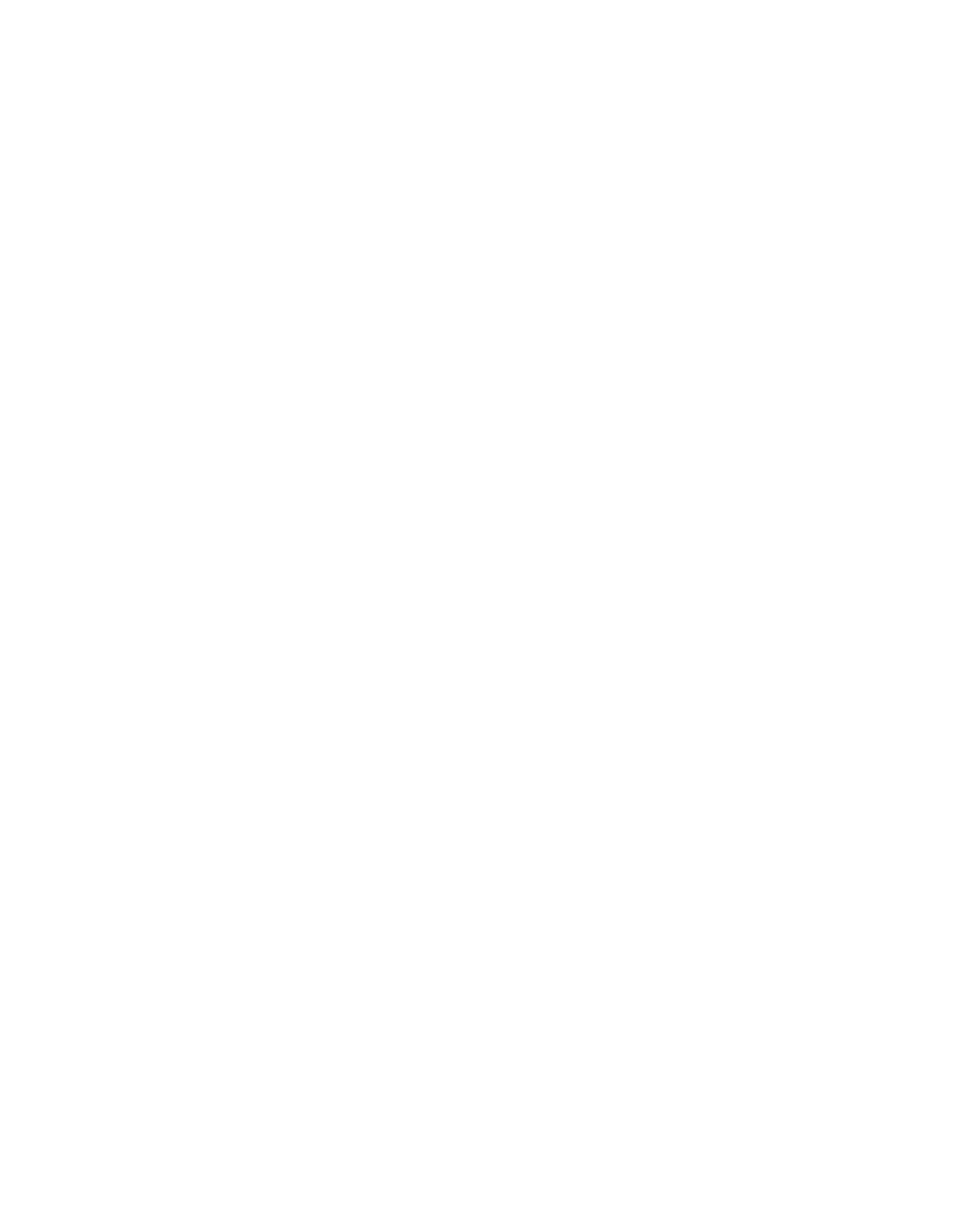# Planning Accessible Meetings and Events **A TOOLKIT**  $okay \cdots$  Who

has questions?



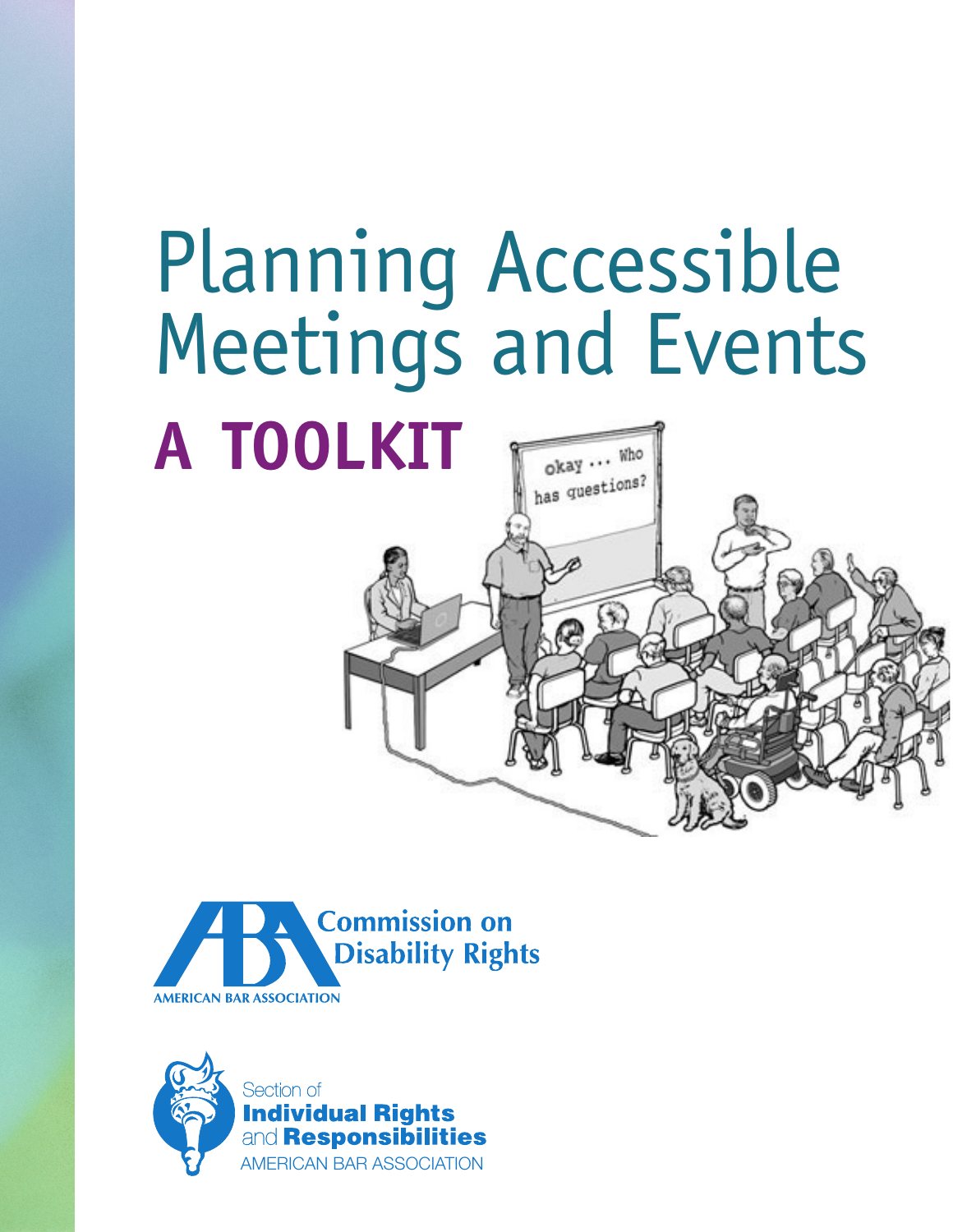### **Overview**

Planning fully accessible meetings and events might at first glance seem overwhelming, but with proper planning can become second nature. An effective approach begins with raising planners' awareness of disability diversity within the legal profession, as well as the barriers that limit or preclude participation by persons with disabilities. During a lifetime, most everyone is likely to experience a disability, whether due to aging, a chronic disease, illness, or an injury. Every reasonable effort must be made to ensure that no person with any type of disability is prevented or discouraged from attending—and from fully and equally participating in—the meeting or event, or any part of it, based on any accessibility issue. Planners should reach out to persons with various types of disabilities, disability organizations, independent living centers, and the ADA National Network Centers for assistance. Note that some individuals may not disclose their disability-related needs, so meeting and event planners should be proactive in addressing potential barriers to participation.

Planners must work with attendees and presenters in an interactive fashion so that the most appropriate accommodations can be identified and provided. It is helpful to have a general understanding of the various types of disabilities, including mobility, sensory, cognitive, learning, and psychiatric. Some accommodations may be unreasonable, i.e., they pose an undue hardship or change the fundamental nature of the service being provided. However, most barriers to participation can be removed without incurring great expense, imposing an administrative burden, compromising the nature of the activity, or raising health and safety concerns.

This toolkit is intended to assist entities in planning meetings and events that are accessible to persons with disabilities. It provides recommendations and checklists for all phases of a meeting or an event, from choosing the venue to promotion, registration, presentations, materials, social events, meals, and staff and volunteer training. Note, however, that it is impossible to anticipate every barrier that might limit or preclude participation by a valued member. Moreover, because new ideas for improving accessibility and new technologies continue to emerge, this toolkit should be viewed as a living document that is meant to evolve.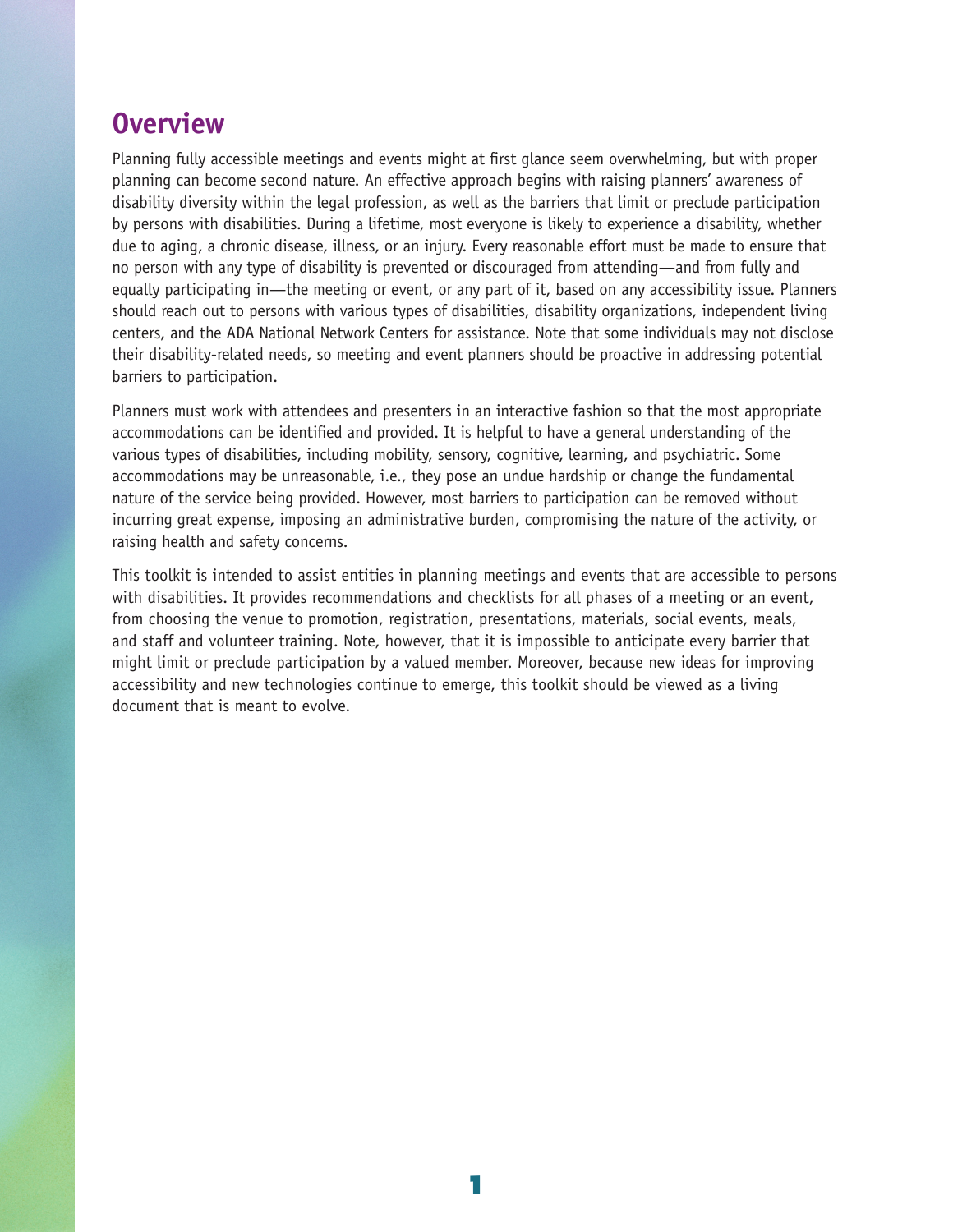# **Choosing a Venue**

Physical accessibility of a venue is essential to making a meeting or an event accessible for persons with visual, hearing, and mobility impairments. Planners should evaluate the accessibility of the facility itself, as well as the surrounding area. For instance, is the venue located in close proximity to airports, rail stations, taxi or shuttle services, and public transportation routes? Also, are there accessible restaurants, shops, and tourist attractions nearby?

Before booking any meeting or event, plan an on-site visit of the venue to determine whether barriers to accessibility exist for persons with a wide range of disabilities. Do so far enough in advance so as to find an accessible venue without the time pressures created by an impending meeting or event. Of course, an on-site visit should take place in cooperation with representatives from the particular venue. Note that merely asking these representatives whether the venue is accessible is not sufficient. Many times, staff will claim that the venue is accessible when it is not. Also, check whether the venue has participated in an accessibility audit.

Prior to the on-site visit, prepare a checklist of specific accessibility items. For assistance, get in touch with persons with various types of disabilities; even better, bring them along to the visit, as they can be helpful in identifying barriers. In addition, seek guidance from disability organizations and governmental agencies with expertise in barrier-free access, or hire an independent access consultant to assess the site.

We have prepared some sample checklists for the exterior and interior features of the venue, as well as the meeting/event rooms. Note that generally we do not provide exact measurements (e.g., height, width, requisite number, etc.). These can be found in the Department of Justice's regulations implementing Title III of the Americans with Disabilities Act, 28 C.F.R. pt. 36, at http://www.ada.gov/ regs2010/titleIII\_2010/titleIII\_2010\_regulations.htm. Note that some items, such as ramps, temporary Braille and tactile signs, detectable warning devices, and additional parking spaces, may need to be temporarily added to make the venue accessible. Therefore, planners should do a walk-through of the venue close to the time of the meeting or event. To obtain additional sample accessibility checklists, as well as local expert assistance with conducting facility audits, you can also contact your region's ADA National Network Center at http://adata.org/contact-us.

Furthermore, prior to confirming the date of the meeting or event, find out whether any disabilityrelated events are taking place during the same time. These events will have an impact on your meeting or event in terms of participants, as well as on the availability of service providers.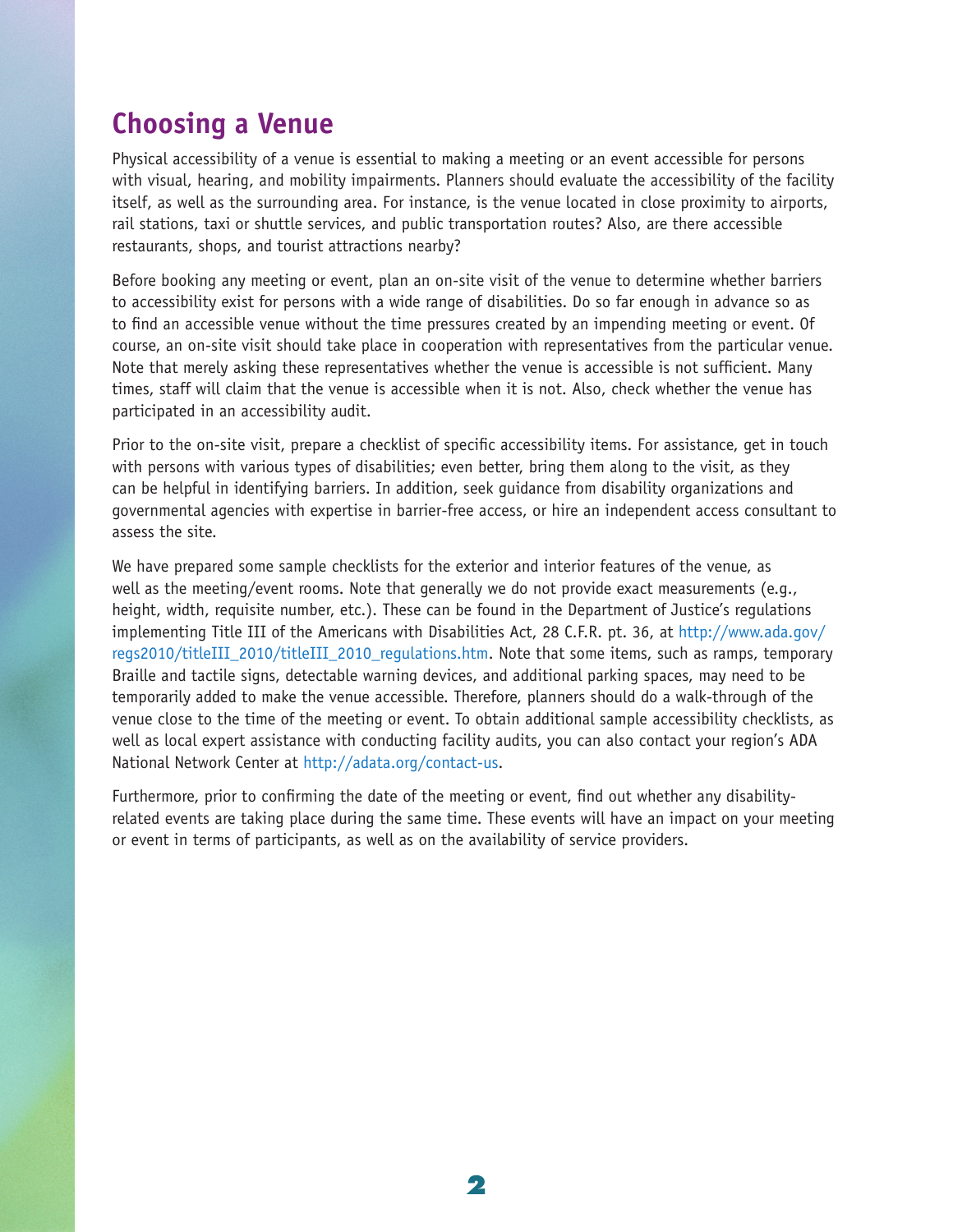### **Venue Exterior Features Checklist**

- Barrier-free, clearly marked (signage), well-lit accessible main entrance at street level so that all individuals can use this entrance
- $\Box$  Entrance connected by an accessible route to public transportation stops, accessible parking and passenger loading zones, and public streets or sidewalks
- **D** Main entrance/exit doorways that are wide enough (32 inches with the door open 90 degrees) to accommodate wheelchairs/scooters
- $\Box$  Other entrances that are at street level or accessible by ramps or lifts
- □ Easy-to-open (automatic/push button door openers, lever handles), light (no more than 5 pounds) doors; no revolving doors
- $\Box$  Glass doors with contrasting door frames, stickers, or bright signs
- $\Box$  Clearly marked (Braille and tactile/raised signage), covered drop-off and pick-up points adjacent to the main entrance, with curb cuts
- $\Box$  Accessible transit services (private and public)
- $\Box$  Accessible, clearly marked (symbol of accessibility) parking spaces (1 space for every 25 spaces) located on the shortest accessible route of travel from adjacent parking to an accessible entrance
- $\Box$  Slip-resistant, level surfaces
- $\Box$  Barrier-free/step-free paths of travel
- $\Box$  Close proximity of venue from airport, train station, and public transportation
- $\Box$  Close proximity of venue to restaurants, theatres, shops, and other attractions
- $\Box$  Curb ramps/cuts so that persons who use mobility devices are not traveling in the street
- $\Box$  Crosswalks with visual and audible signals
- $\Box$  Ramps for inaccessible areas, equipped with handrails on both sides if the rise is greater than 6 inches, and level landings
- $\Box$  Stairs with continuous handrails on both sides; no open risers (space between steps)
- $\Box$  Tactile ground surface indicators that signal stairs and ramps for people who are blind or have visual impairments
- $\Box$  Toileting area for service animals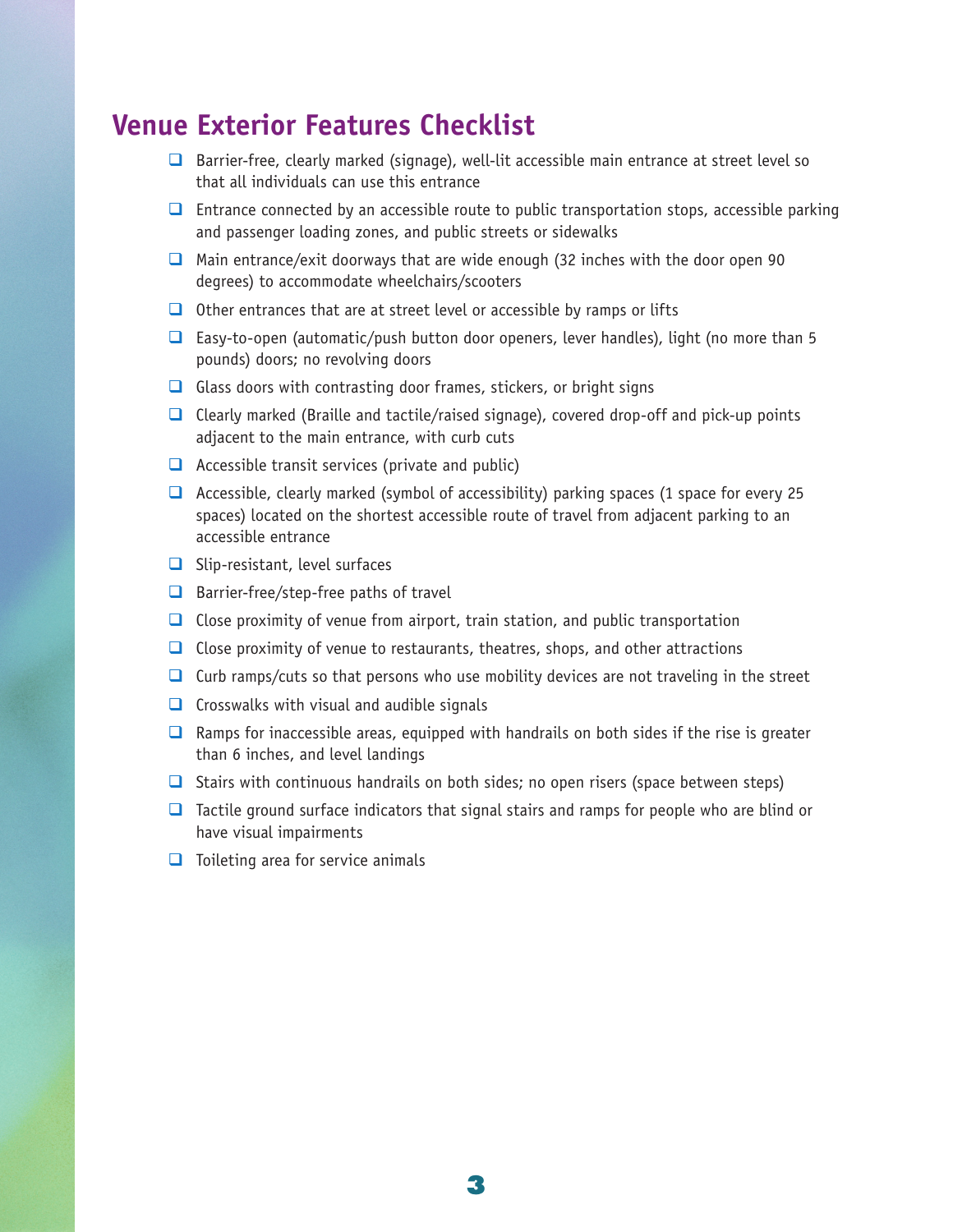### **Venue Interior Features Checklist**

- $\Box$  Registration/concierge desks at a height accessible by wheelchair/scooter users that allows for a frontal approach and provides adequate knee clearance under the desk
- Clearly marked (Braille and tactile signage) elevators located on both sides of the door and along an accessible route
- $\Box$  Elevator call buttons with visual and audio signals, reachable by wheelchair/scooter users
- $\Box$  Elevator control buttons that are designated by Braille and raised characters or symbols and are reachable by wheelchair/scooter users
- $\Box$  Elevator interiors adequately illuminated and wide enough for wheelchairs/scooters to enter, maneuver within reach of controls, and exit
- $\Box$  Elevator voice and visual display two-way emergency communication
- **Easy-to-open, light (no more than 5 pounds) doors with lever handles that are easy to grasp** with one hand or automatic/push button openers
- $\Box$  Wide (32 inches with the door open 90 degrees) doorways for wheelchairs/scooters to enter/exit
- $\Box$  Clearly marked (Braille and tactile signage), accessible exits
- $\Box$  Sufficiently wide (64 inches for two-way traffic), barrier-free hallways and corridors to allow everyone to move about freely
- $\Box$  Even, stable, regular, slip-resistant, non-sloped paths of travel
- Clearly marked (Braille and tactile signage) accessible restrooms located on an accessible route
- $\Box$  Accessible sleeping rooms (check on number available) with roll-in showers
- $\Box$  Accessible fitness center, including restrooms and showers
- $\Box$  Accessible restaurants (including ability to provide for dietary restrictions and large print/ Braille menus), bars/lounges, and shopping
- $\Box$  Emergency procedures for persons with disabilities (audio and visual alarms in halls and sleeping rooms)
- $\Box$  Procedures to respond to medical issues/emergencies
- $\Box$  Accessible space for walking service animals
- $\Box$  Availability of TTY, hearing-aid compatible, and volume-control telephones reachable by wheelchair/scooter users

**4**

- $\Box$  Televisions with closed-captioning
- $\Box$  Well-lit areas; adjustable lighting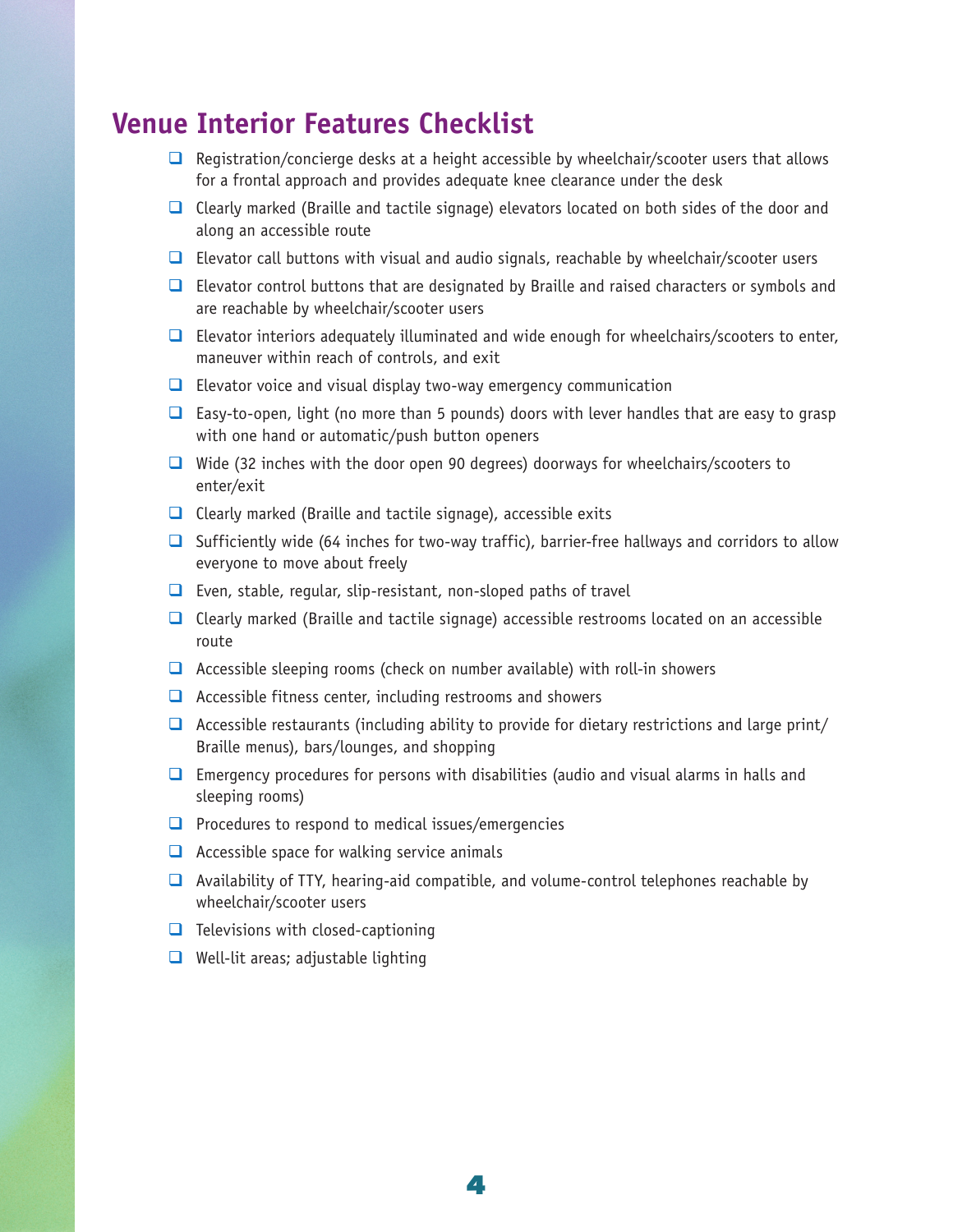### **Venue Meeting/Event Rooms Checklist**

- $\Box$  Signs (with Braille and tactile characters, sans serif or simple serif large type, sentence case, and good contrast) that direct attendees to all rooms
- $\Box$  Barrier-free path to rooms
- $\Box$  Seating aisles that are wide enough (36 inches) to accommodate wheelchairs/scooters
- $\Box$  Well-lit rooms for participants with visual and hearing impairments
- $\Box$  Good acoustics and a functioning auxiliary sound system
- **Prominent, well-lit, visible space for interpreters to stand (e.g., raised platform with a dark,** solid color background)
- Assistive listening devices, hearing or induction loops, and Communication Access Realtime Translation (CART) for participants who are deaf or hard of hearing
- $\Box$  Location of all audio visual equipment in an area that does not block paths of travel
- $\Box$  Clear line of sight to interpreters and real-time CART
- $\Box$  Roving microphones for audience questions
- $\Box$  Multiple sets of outlets for laptops and other electronic aids
- $\Box$  Well secured, covered cables, wires, cords, and microphones placed outside of paths of travel
- □ Doors wide enough (32 inches with door open 90 degrees) for wheelchairs/scooters to enter/exit
- **Easy-to-open, light doors (no more than 5 pounds)** with lever handles or automatic/push button openers
- $\Box$  Speaker podium at ground level or accessible via ramp or lift
- $\Box$  Tables for materials and food/beverage at a height (28 to 34 inches) reachable by wheelchairs/scooters and in an accessible location
- $\Box$  Accessible exhibit areas
- $\Box$  Rooms large enough to allow all persons to move about freely
- $\Box$  Barrier-free aisles wide enough (36 inches) to permit wheelchairs/scooters to navigate
- $\Box$  Accessible bathrooms in close proximity to rooms
- $\Box$  Elevators in close proximity to rooms and along an accessible route
- $\Box$  Quiet break space in close proximity to rooms
- $\Box$  Accessible, integrated seating throughout the room, with preferred seating for persons with visual and hearing impairments in the front rows
- $\Box$  Toileting space and water for service animals
- $\Box$  Proper air circulation with temperature controls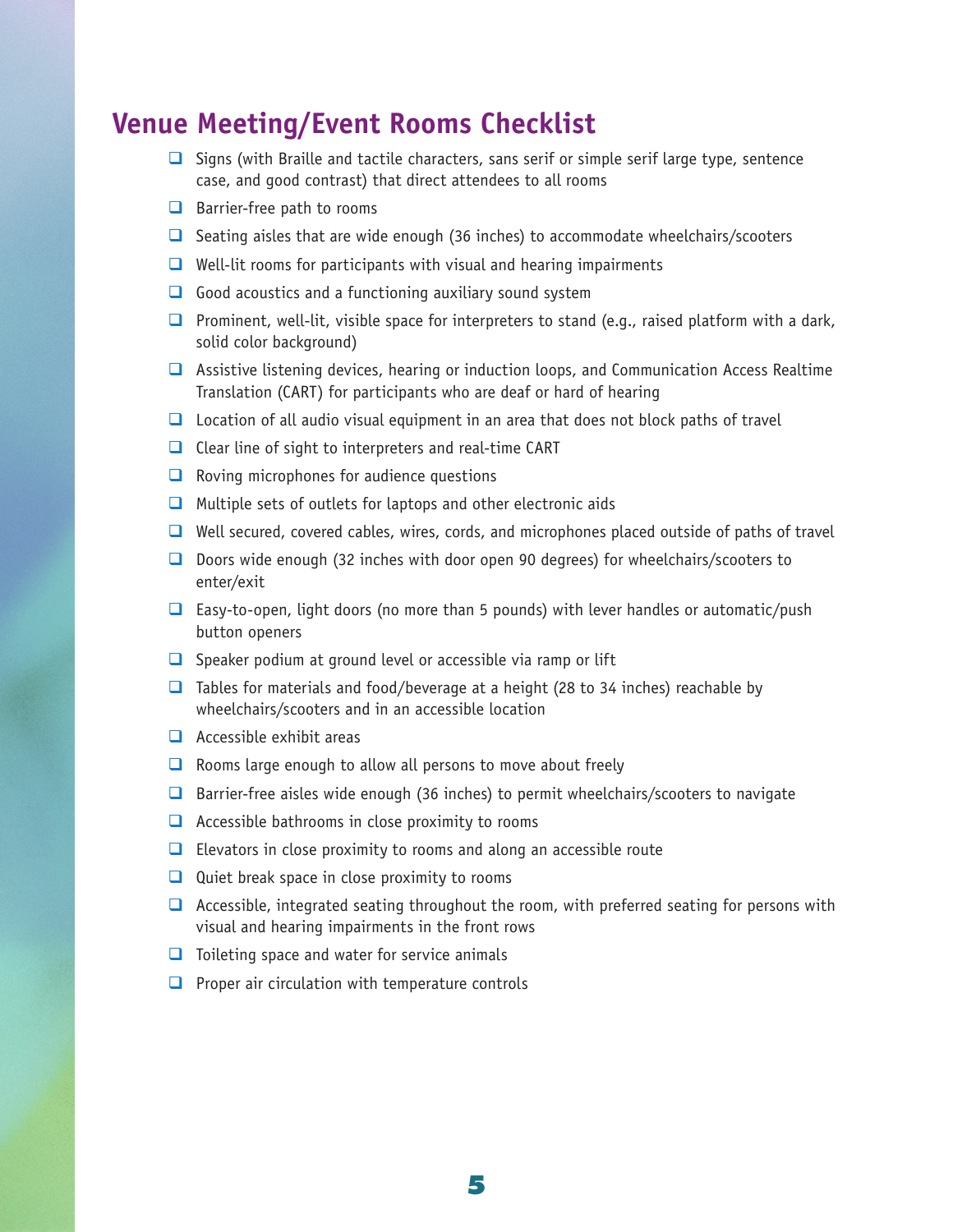### **Promotional/Registration Materials**

Promotional and registration materials are a fundamental avenue for communicating about the accessibility of your meeting or event. We have put together a sample checklist of items relevant to persons with disabilities. Stating in these materials that your meeting or event is accessible is not only essential to drawing persons with disabilities, but also demonstrates your commitment to diversity and inclusion. Consider including images of persons with various disabilities, as well as the universal symbols of access (available at http://www.aarts.net.au/resources/universal-access-symbols). In addition, use people-first language in your materials: a person with a disability rather than a disabled person. Remember, the person, not his or her disability, is the focus. To further reach attendees with disabilities, identify and contact those organizations that advance the rights of, or are led by, persons with disabilities.

Be sure to include in your promotional and registration materials a statement that invites persons with disabilities to request accommodations, as well as a deadline that gives you sufficient time to respond to the requests and provide the accommodations. Asking questions beforehand about accommodations allows planners to identify participants' needs, find local service providers, make all of the arrangements in advance, budget for these accommodations, and minimize any last minute "surprises." Of course, always be prepared for accommodation requests made a few days before, or the day of, the meeting or event.

Here is a sample statement: "We welcome people with disabilities. For questions about accessibility or to request an accommodation, please attach your requirements to this form or contact [name] at [voice and/or TTY phone numbers]; [fax]; or [e-mail]. Requests should be made at least [specific time period] prior to the event." For registration materials, planners may want to include a more specific statement, such as "I will need the following accommodations: Interpreters (ASL, Oral, Voice, Signed Voice, Other [blank space]; intervenors (trained in sign language that involves touching client's hand in a two-hand, manual alphabet or finger spelling); Communication Access Realtime Translation (CART); assistive listening devices; hearing or induction loops; captioned videos; sighted guide; Braille; large print; notetakers; readers; computer disk [format]; audio CD; scent-free environment; wheelchair access; accessible transportation; orientation to the facility; dietary restrictions [blank space]; and other [blank space]." In addition, include a statement that materials are available in alternative formats, providing some examples (Braille, large print, disk, audio cd), and leaving a blank space.

Offer a range of accommodation options since not all individuals with the same disability use the same accommodations. What works for one person may not work for another. Listening is key to determining each person's unique needs. On a separate note, provide a range of alternative registering options: online, telephone (voice and TTY), text phone, and email. Make sure your registration forms are accessible for persons using assistive technology.

Some persons with disabilities may bring their personal care attendants to the meeting or event. On the registration form, ask about this issue. Here is a sample statement: "A personal care attendant will be accompanying me: o Yes o No." Remember to count the attendant in the final tally of participants and in seating and meal arrangements. We recommend not charging the attendant a registration fee.

**6**

Designate someone on staff to handle all accommodations issues. Ensure that he or she responds to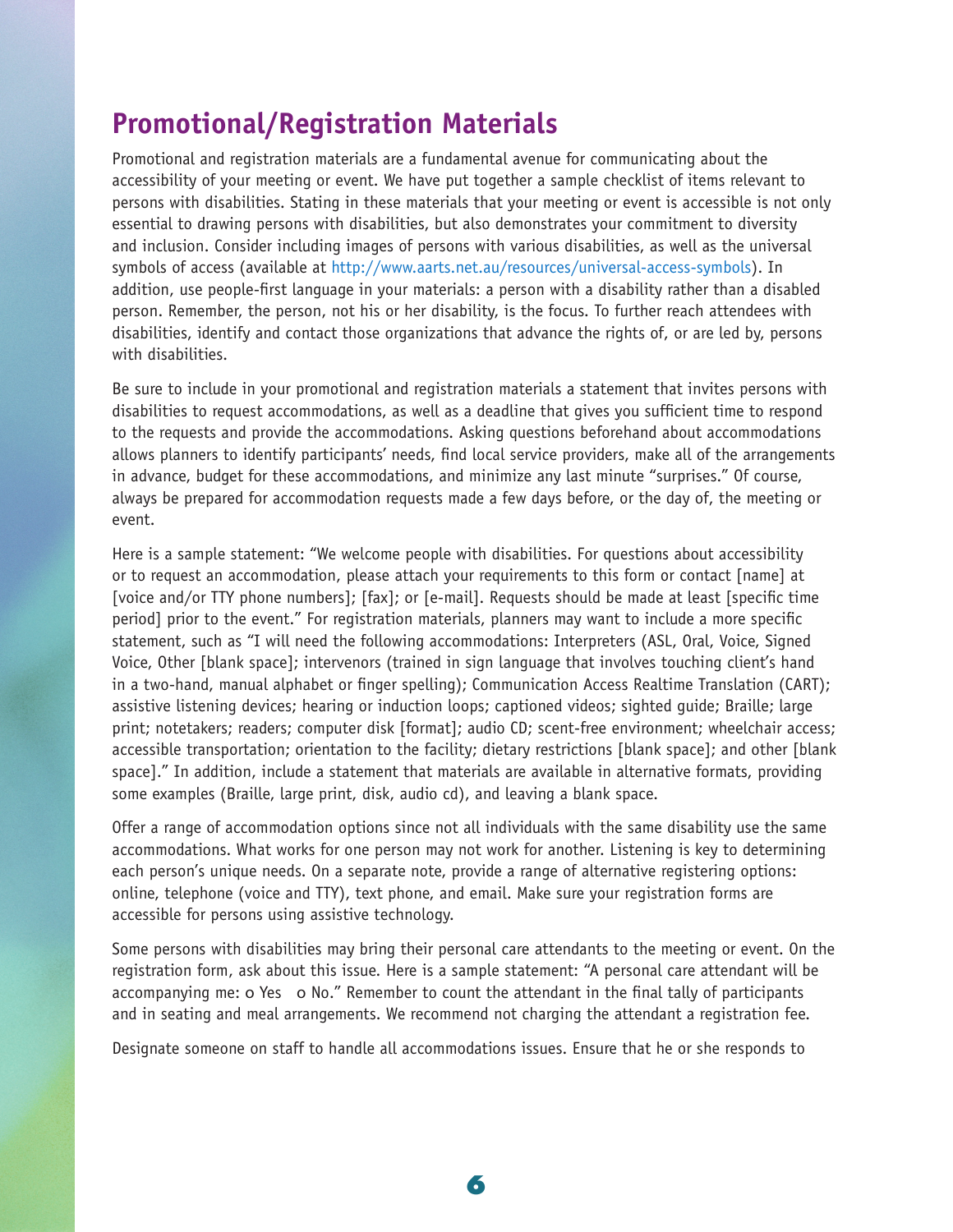accommodation requests promptly. Note that it may take several communications to work out the details. This process provides a wonderful opportunity to establish a relationship with participants and make them feel welcome. If several types of accommodation are available, always give primary consideration to the option preferred by the person with a disability, unless doing so is unduly burdensome.

The contact person should be prepared to receive phone calls via the Telecommunications Relay Service (TRS), where a special operator types whatever you say so that the person you are calling can read your words on his or her TTY display. He or she will type back a response, which the operator will read aloud for you to hear over the phone. In addition, the contact person should notify the venue chosen far in advance of those accommodations needed that are within its control. In turn, the venue should notify that person of any accommodation requests it has received.

Promote the meeting or event on your website and be sure to place an accessibility link in a prominent place. On that linked page, include all details about the meeting or event that are relevant for persons with disabilities. For instance, include information regarding accommodations; accessibility of the sleeping rooms, including a list of amenities; accessible parking and local transportation services; public transportation in close proximity to the venue; a description (oral and electronic, as well as a map) of venue, as well as the layout of the meeting rooms, that includes accessible features; accessible restaurants and shopping; accessibility barriers that cannot be eliminated; and the availability of materials in alternate formats. This information should be attached to all promotional and registration materials as well.

Make sure that the website itself is accessible and compatible with the range of hardware and software used by persons with disabilities. All web pages should comply with the Web Content Accessibility Guidelines at http://www.w3.org/TR/WAI-WEBCONTENT/#Guidelines. Provide text equivalents to auditory and visual content (e.g., videos and images). When using images, ensure that the ALT text (Alternative text attribute) of the image tag conveys what is important or relevant about the image.

And, most importantly, offer all of your promotional and registration materials in alternative formats, such as Braille, large print, and electronic files, that are accessible to persons with disabilities. The format will depend on the type of disability and the needs of the particular individual.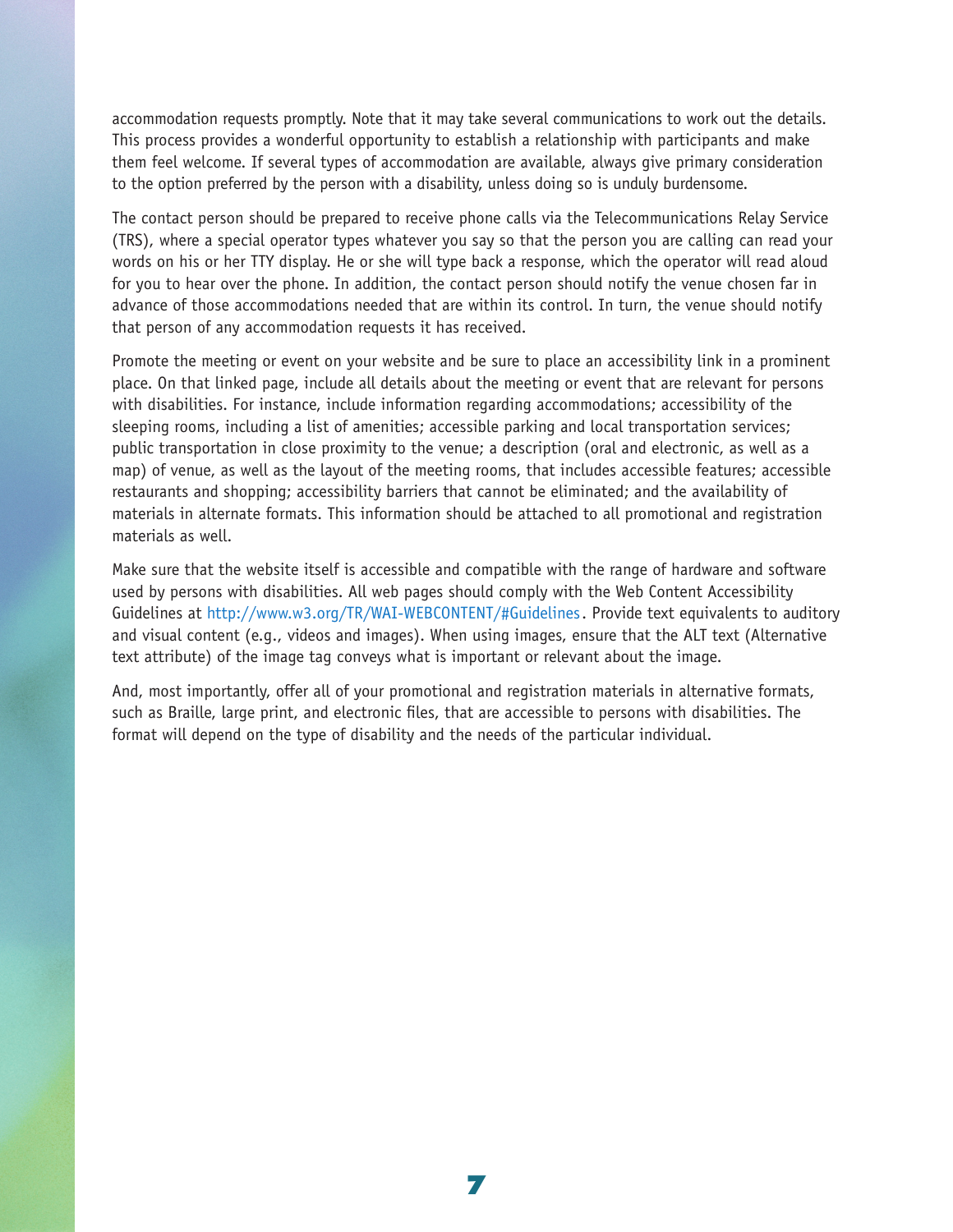# **Promotional/Registration Materials Checklist**

- $\Box$  Include a statement that meeting/event is accessible
- $\Box$  Include a request for accommodations statement
- $\Box$  Designate a contact person to handle accommodation requests
- $\Box$  Ensure that your website is accessible
- $\Box$  Include an accessibility link for meeting/event on your website in a prominent place
- $\Box$  Identify any barrier that cannot be eliminated
- $\Box$  Offer materials in alternative formats
- **Provide alternative registration options (online, telephone, text phone, email)**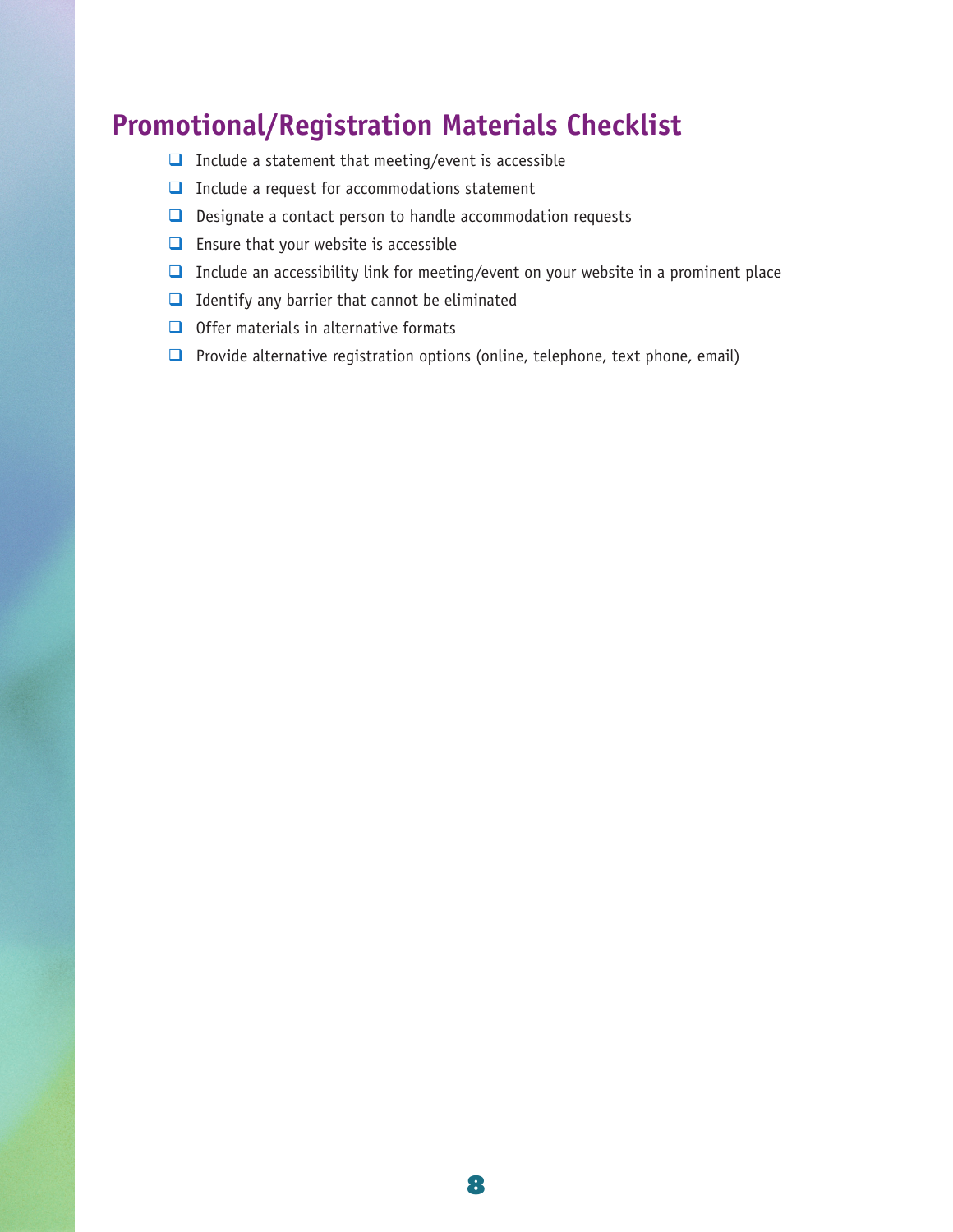# **Presentations**

It is crucial that planners communicate with all speakers/presenters well in advance to ensure that their presentations and materials will be accessible for persons with a wide range of disabilities. Building universal design into presentations ensures maximum inclusion and benefits everyone. Explain both the types of disabilities that attendees have and their requested accommodations. Emphasize that there is not a one-size-fits-all accommodation, and that persons with the same disabilities may have different needs. Ask presenters to submit their materials about a month before the meeting or event in order to allow enough time to produce alternative formats, and to provide the materials to interpreters and other service providers and participants.

Note that the presenters themselves may also have disabilities. In fact, diversity should be a factor to consider when selecting presenters. Ask each presenter well in advance whether he or she requires an accommodation.

Prepare, well in advance, an accessibility checklist. We have provided a sample checklist on the next page. Schedule a briefing session with the presenters to go over the items on your checklist. Set out your expectations from the start.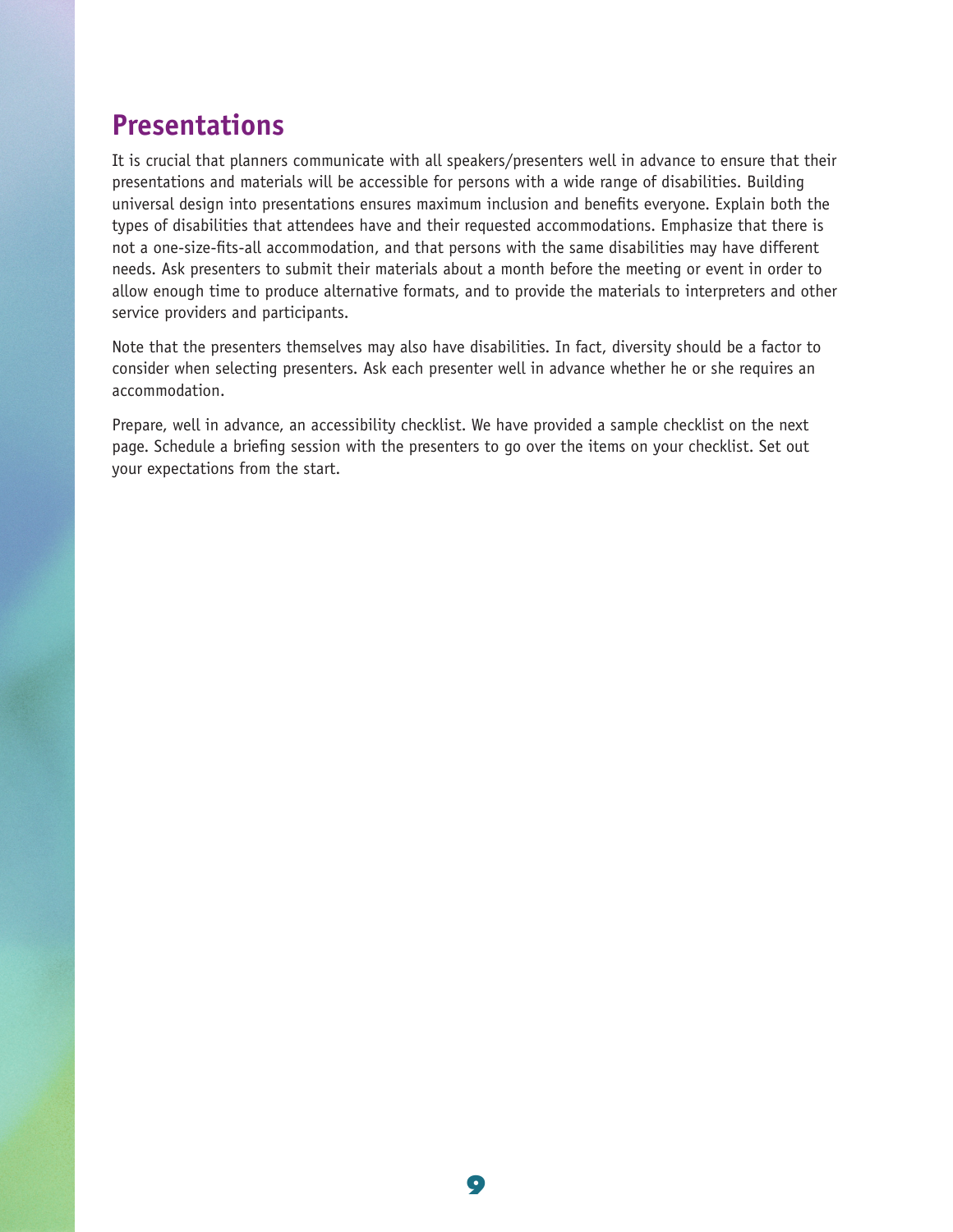### **Presentations Checklist**

- $\Box$  Announce when the meeting begins and ends
- $\Box$  At the start of the meeting, introduce the interpreter(s) and other service providers
- $\Box$  At the start of the meeting, orally describe the room layout and location of emergency exits, food/beverages, and restrooms
- $\Box$  Inform attendees in the presentation description and at the start of any writing or reading activities during the meeting so people with visual, cognitive, or motor impairments can fully and equally participate
- $\Box$  Keep the presentation clear, simple, concise, and organized
- **Provide an overview of the presentation at the start and a summary of the key points at the end**
- $\Box$  Avoid using gestures and visual points of reference
- $\Box$  Use simple language; avoid acronyms, jargon, and idioms
- $\Box$  Always face the audience; never turn away
- $\Box$  Keep hands and other objects away from your mouth when speaking
- $\Box$  Be visible to everyone; stand in good light
- $\Box$  Use a microphone
- $\Box$  If interpreters are being used, do not walk while speaking
- $\Box$  Speak to the person for whom the interpreter is working, not the interpreter
- $\Box$  Speak in well-modulated tones and at a pace that allows interpreters to interpret accurately and persons with learning and cognitive impairments to process
- $\Box$  Describe verbally all visual materials (e.g., slides, charts, overheads, videos) in detail
- $\Box$  Ensure that visual aids are printed in large font and make print copies available
- $\Box$  Provide a written description of all images
- $\Box$  Allow participants extra time to look at visual materials (for instance, individuals who use interpreters cannot look at both the interpreter and the materials simultaneously and persons with learning disabilities and cognitive impairments need time to process the information)
- $\Box$  Use multiple communication methods for different learning styles (verbal information, pictures and diagrams, text, auditory)
- Give people time to process information by pausing between topics
- $\Box$  Check in with participants to ensure that presentation is understood and clarify if needed
- $\Box$  Provide a verbal overview of information in textual materials
- $\Box$  When reading directly from text, provide an advance copy and pause slightly when interjecting information not in the text
- **P** Provide audio descriptions (i.e., describe facial expressions, body language, actions, and costumes) and captioning or CART for all videos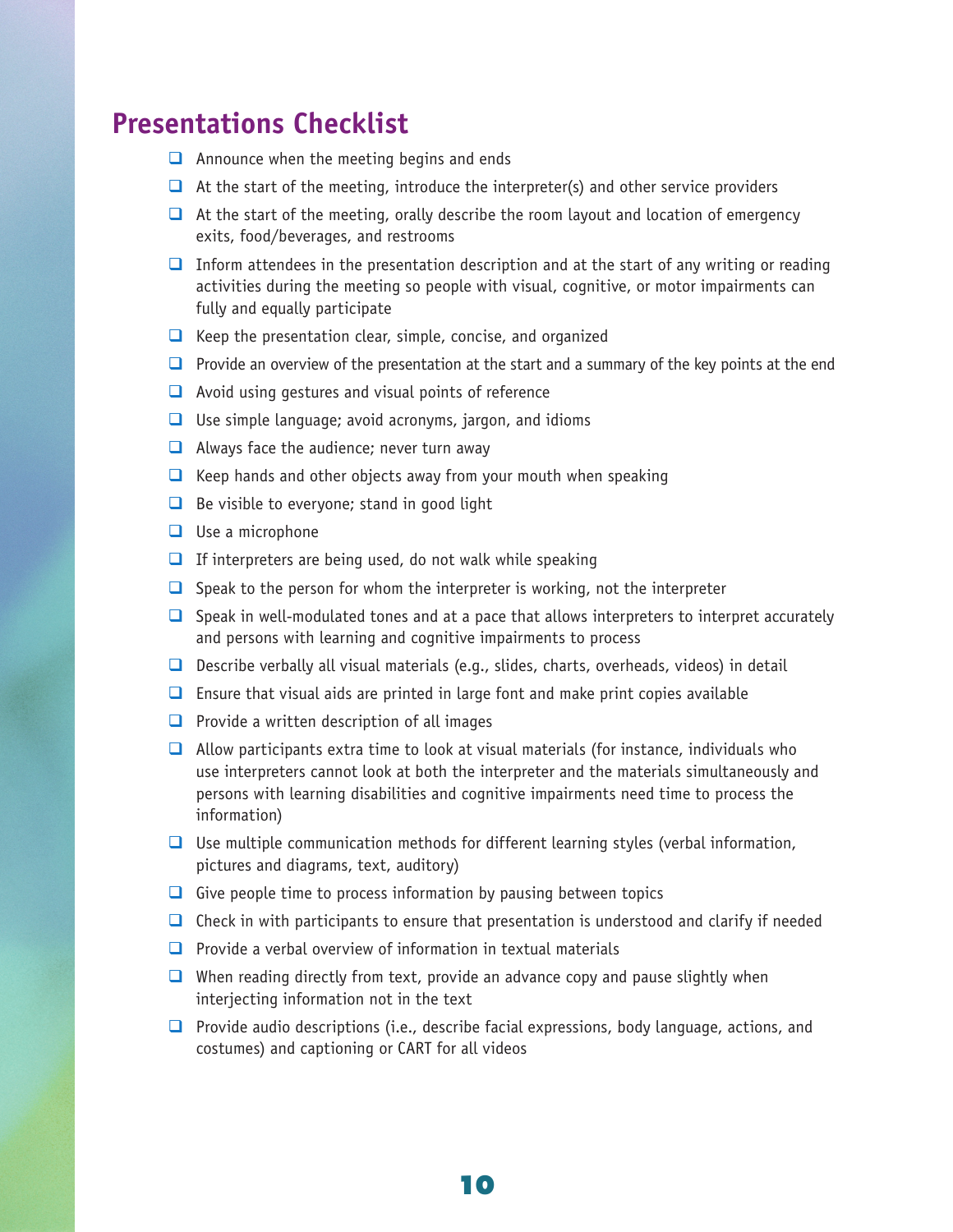- **I** Instruct participants to wait to be called on, not to interrupt, speak one at a time, and speak clearly into the microphone)
- $\Box$  Repeat questions posed by people in the audience before responding
- $\Box$  Allow for written questions
- $\Box$  Build in sufficient time for participants to get from session to session
- **P** Prepare all materials (papers, PowerPoints, agendas, slides) in alternative formats (e.g., large print, Braille, audiotapes, computer disks, CD-Roms)
- $\Box$  Make electronic versions of materials available in plain text, rich text, or Microsoft Word
- $\Box$  Allow persons with visual or learning disabilities to tape meetings
- $\Box$  Make materials available in advance of the meeting to allow persons with learning and other cognitive impairments, as well as interpreters and other support personnel, to familiarize themselves with the materials and ask any questions
- $\Box$  Tab and label materials
- $\Box$  Make text and visuals large enough to be read from back of the room
- $\Box$  Reserve seats in front of presenter for persons with visual, hearing, and cognitive impairments
- $\Box$  Ensure that all accessible seating is integrated within the room so as to avoid sitting all persons with disabilities together
- Allow for regular breaks (about every 45 minutes) for questions and answers; people/service animals restroom; access service providers such as interpreters, CART providers, notetakers, readers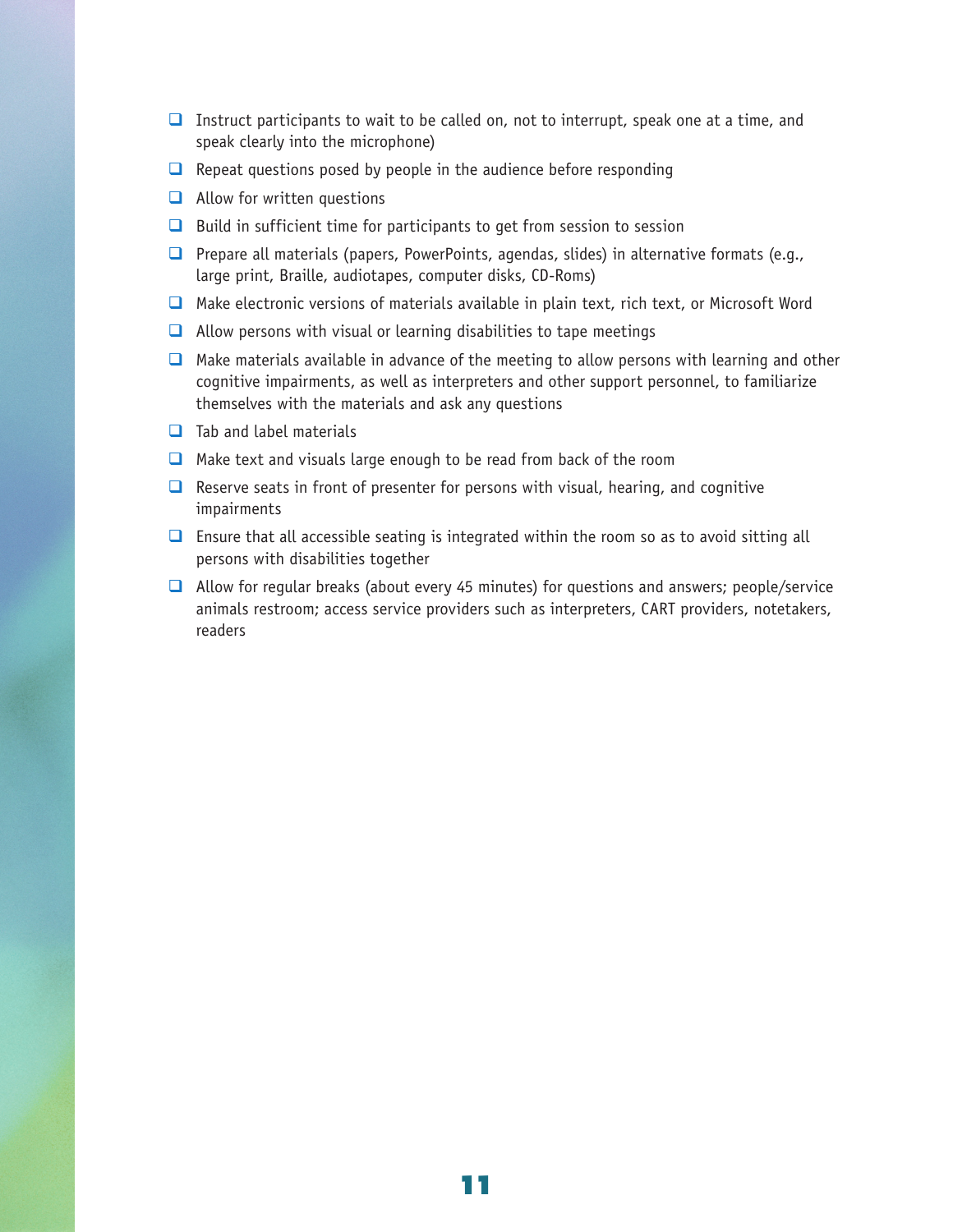# **Meeting Materials**

Planners must ensure that all attendees have equal access to the materials provided so they can fully participate. Accordingly, it is essential to offer all materials in alternative formats. Doing so will not only expand the pool of potential attendees, but also demonstrate your commitment to accessibility.

Include in your registration materials a statement that lets attendees know that alternative formats are available upon request. Here is a sample statement: "The materials are available in alternative formats upon request. Please contact [name, email address, telephone number (including TTY)] by [deadline date]." Or, "The materials are available in alternative formats. Please check the format you need:

| $\Box$ Braille;                      |
|--------------------------------------|
| $\Box$ Large Print: Font Size $\Box$ |
| $\Box$ Audio;                        |
| $\Box$ Disk: Format                  |
| $\Box$ Other                         |

The statement should be in large, sans serif font so that people who need an alternative format will be able to know what is available. When setting the deadline for receiving all materials, factor in the time it will take to produce the alternative formats requested.

Materials provided in a print or an electronic format must be accessible to persons with visual impairments. Make electronic versions of materials available in plain text, rich text, or Microsoft Word. Avoid PDFs unless they are made accessible. We have prepared a checklist of some general guidelines to follow on the next page.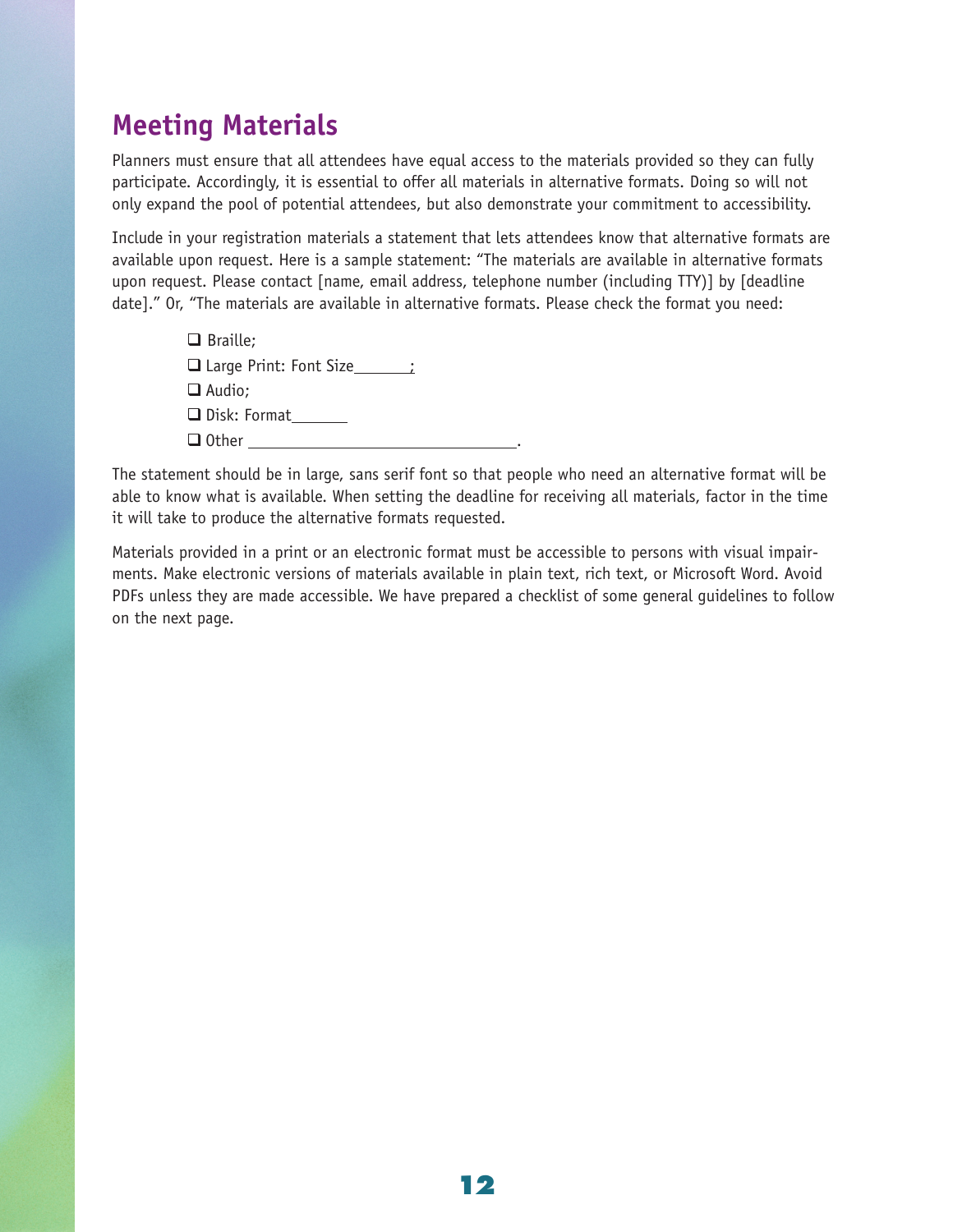### **Meeting Materials for Persons with Visual Impairments Checklist**

#### **Text Format**

- $\Box$  Use a 16-point font size, but if not practical, at least 14 point
- $\Box$  Avoid using highly stylized typefaces
- $\Box$  Use easy-to-read fonts with clearly defined letters and clear spacing between the letters, such as sans-serif fonts (e.g., Helvetica, Verdana, Arial)
- $\Box$  Avoid using blocks of capital letters for more than a couple of words
- $\Box$  Avoid underlining or italicizing large volumes of text
- $\Box$  Spell out numbers, as persons with visual impairments often have trouble distinguishing between the numbers 3, 5, 8, and 0

#### **Layout**

- $\Box$  Align all text on the left, rather than centered or right justified
- $\Box$  Avoid centralized or justified paragraphs
- $\Box$  Do not hyperlink URLs because underlining reduces readability
- $\Box$  Do not place text directly over or wrap text around an image
- $\Box$  Use at least 1.5 spacing between lines of text paragraphs
- $\Box$  Use column lay out where practical, making sure to input space or use a vertical line to mark the end and beginning of each column

#### **Contrast and Color**

- **Ensure good contrast between the font and background colors**
- $\Box$  Use black text
- $\Box$  Use cream instead of white paper
- $\Box$  Use a single solid color for documents with a colored background
- $\Box$  Use pastel blue or yellow, not pink, red, or green, if color paper is required

#### **Paper**

- $\Box$  Choose a matte rather than a glossy finish
- $\Box$  Avoid using thin paper, which can bleed images and text from the reverse
- $\Box$  Print on one side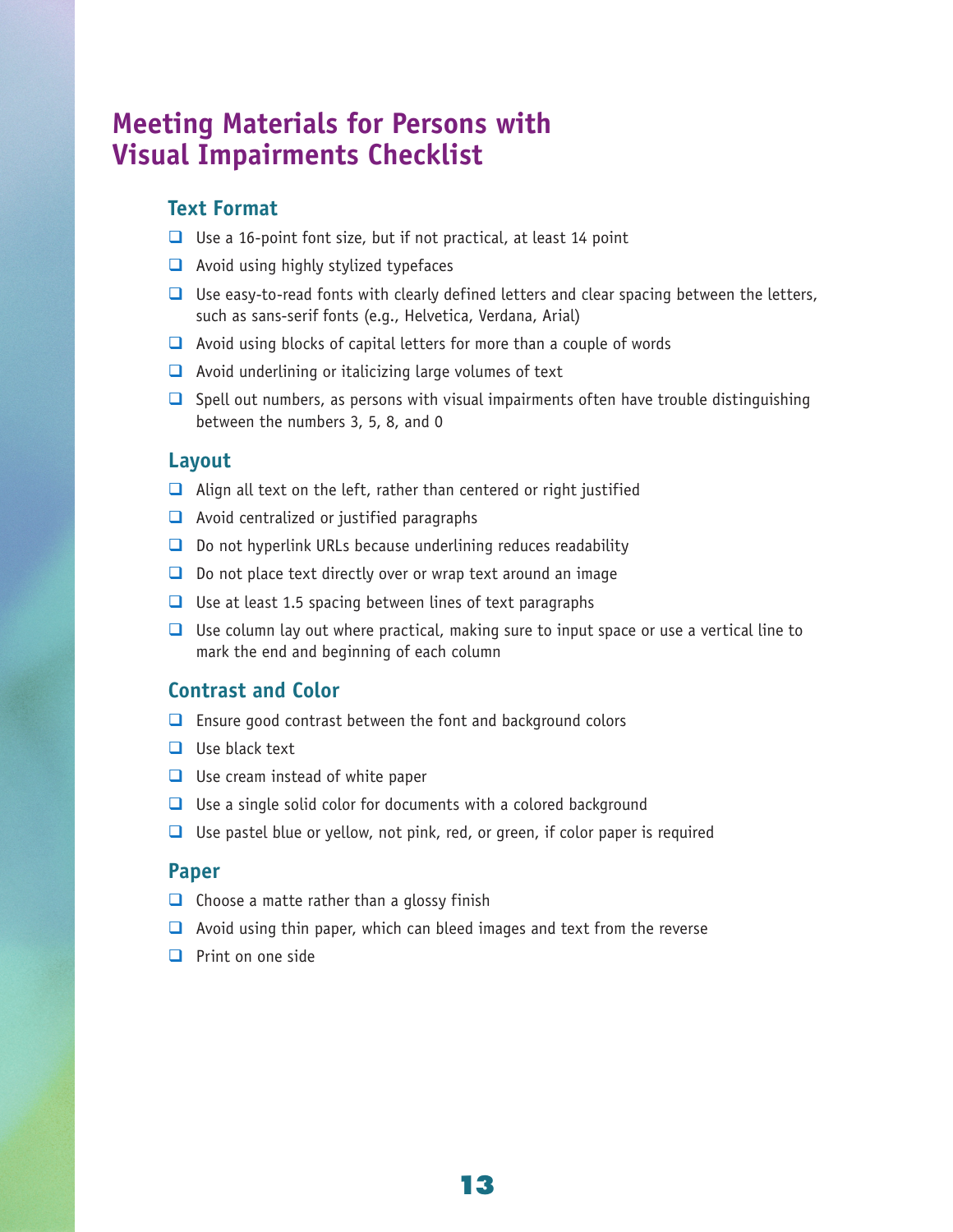# **Meals/Social Functions**

Planners must ensure that meals and social functions, such as receptions, are accessible to persons with disabilities. These networking opportunities can be as important to attendees as the substantive meetings and presentations. We have put together a sample checklist on the next page.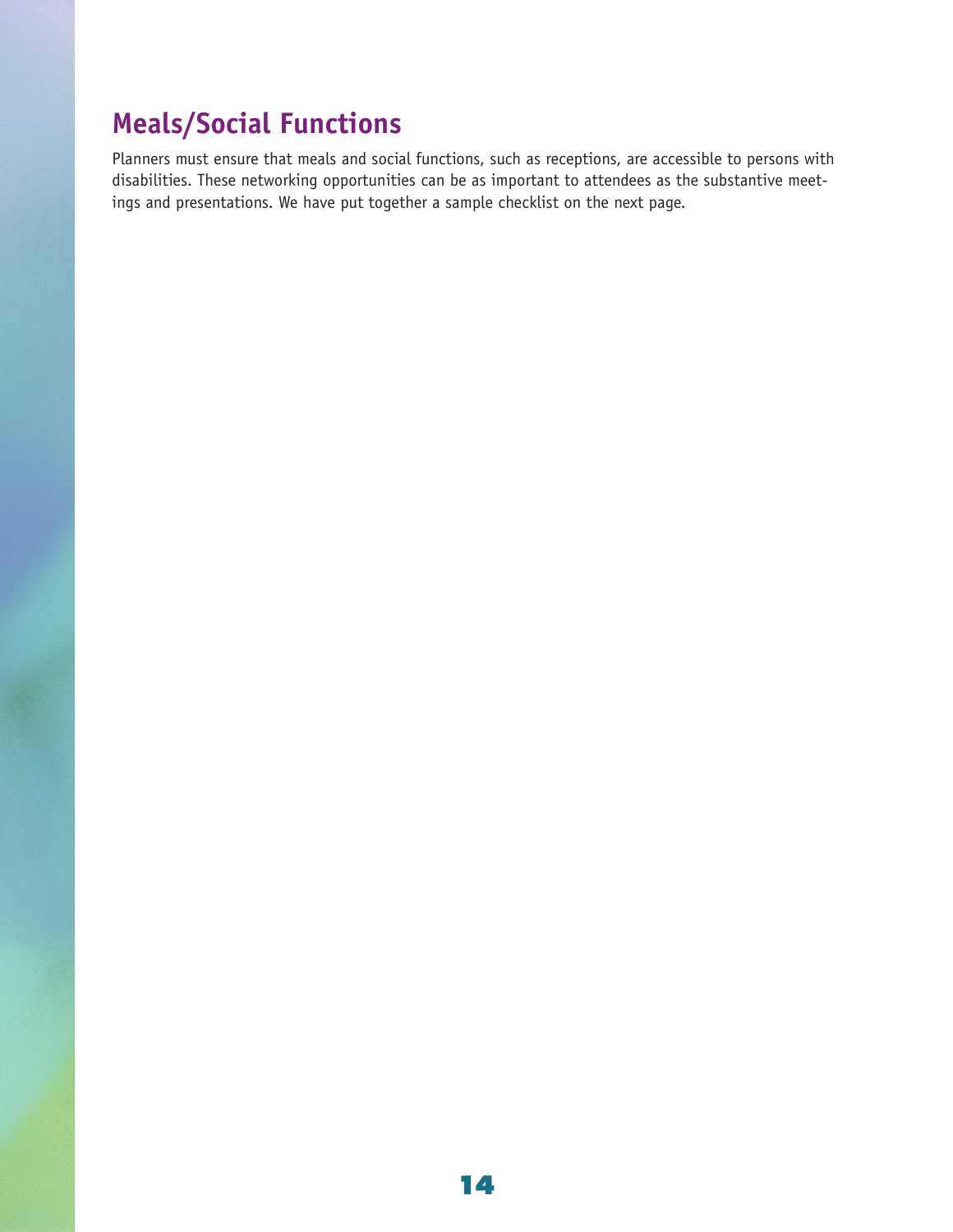### **Meals/Social Functions Checklist**

- $\Box$  Provide chairs with arms
- $\Box$  Make tables available
- **E** Ensure that tables and bars are at a correct height (28 to 34 inches) for persons using mobility devices
- $\Box$  Avoid fixed seating attached to tables
- $\Box$  Avoid counter-top high tables and chairs
- $\Box$  Ensure adequate room under dining tables for wheelchairs/scooters to roll under
- $\Box$  Ensure sufficient space between seating areas for wheelchairs/scooters
- $\Box$  Ensure sufficient room for everyone to maneuver safely and independently
- $\Box$  Ensure that there is an accessible route of travel to the food and entertainment and between tables
- $\Box$  Avoid seating persons with disabilities in one area or on the fringes of the venue
- $\Box$  Ensure that any entertainment is accessible
- $\Box$  Arrange for accessible transportation
- Avoid self-serve meals or buffets; otherwise, have personal assistants on hand
- $\Box$  Include finger foods that do not require persons to use utensils or hold plates
- $\Box$  Set up more than one food and beverage area
- $\Box$  Account for special dietary needs (qluten-free, sugar-free, vegan, etc.) and clearly mark and place food/beverages on separate platters
- **P** Provide a choice of cutlery and crockery (e.g., straws, lightweight plastic cups and plates)
- $\Box$  Avoid long, billowy tablecloths
- $\Box$  Have personal assistants and interpreters on hand
- $\Box$  Include personal assistants and interpreters in the estimated number of participants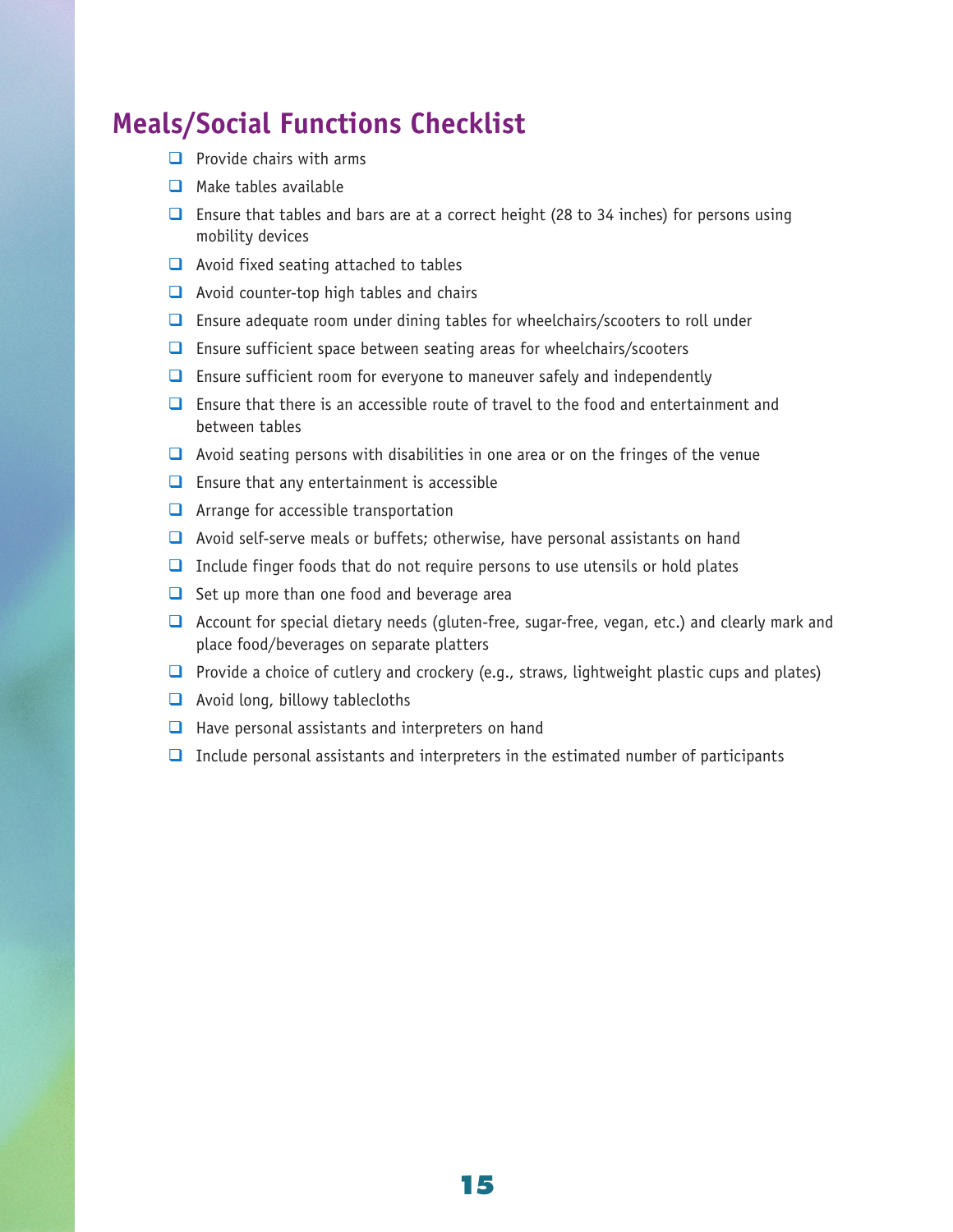# **Staff/Volunteer Training**

Staff (both event and venue) and volunteers (e.g., readers, notetakers, guides, and personal assistants) are critical to holding an accessible meeting. ABA entities often sponsor programs using volunteer organizers and limited budgets. Thus, planning accessible meetings and events will require the commitment of volunteer organizers, members, and staff to identify and remove barriers to full participation. A sample checklist is provided on page 17.

In the planning stage, appoint a point person for accessibility who will be responsible for ensuring that all aspects of the event are accessible. He or she should be listed as the contact on all materials and be the person staff go to with their accessibility questions.

For assistance with developing or providing training, contact one of previously mentioned 10 regional ADA Network Centers that make up the ADA National Network.

Make sure to train those staff responsible for registering attendees and answering questions about the event. They should be knowledgeable about the available accommodations, the use of assistive devices, emergency procedures, and the accessibility features of the venue and meetings, as well as the etiquette for communicating and interacting with persons with disabilities, which is discussed on pages 18-20. Before the meeting or event, hold an orientation for all staff and volunteers that addresses how to best assist and communicate with individuals with disabilities. Emphasize that accessibility and creating a welcoming and inclusive environment are priorities and set forth expectations. Discuss both apparent disabilities and hidden disabilities, such as learning, cognitive, and mental health impairments. Review all meeting and event activities, including social events, and determine how they can be made accessible.

In addition to an orientation for staff, hold an orientation for interested persons with disabilities. Assure them that trained staff will be on site. Review the accessibility features of both the venue and the meetings and provide a tour. To help participants with visual impairments find the meeting and event locations, tactile maps or prerecorded instructions can be very helpful. In addition, identify the location of services such as assistive listening devices. Also, take care of any additional accommodation requests. For instance, people with visual impairments may need a guide to go from one meeting or event to another. Persons with cognitive impairments may need an explanation of what meetings and event will be going on and where.

Furthermore, in the days prior to the meeting or event, the point person—accompanied by the appropriate staff and volunteers—should do a walk-through of the facility and the meeting/event rooms. All technical equipment should be tested upon its arrival, as well as on the day of the event. On the day of the event, double check that all routes of travel are clearly marked and that temporary access accommodations and signage are in place.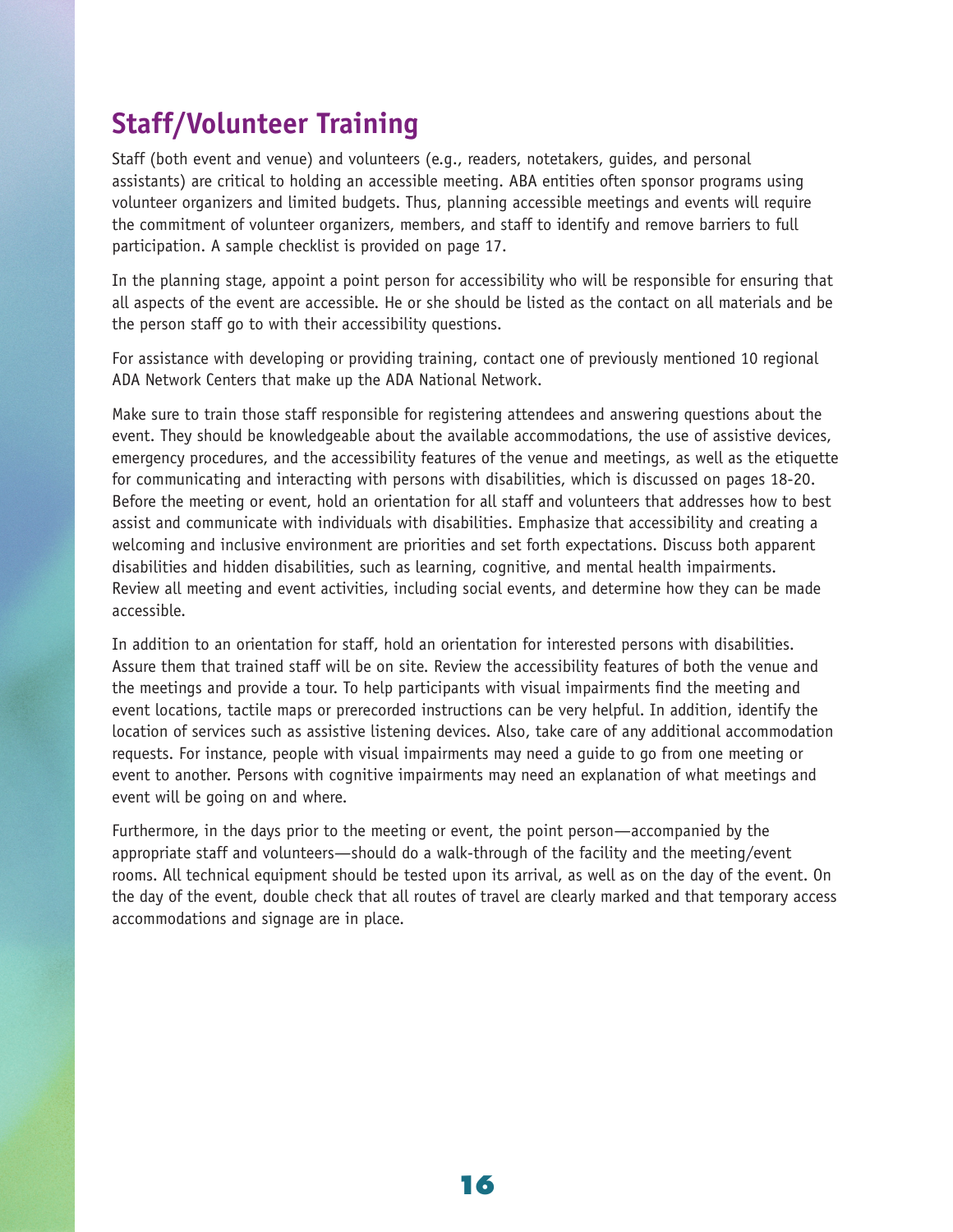## **Staff/Volunteer Training Checklist**

- $\Box$  Appoint a point person for accessibility issues and list as contact on all materials
- $\Box$  Contact regional ADA Network Centers for assistance with training
- $\Box$  Train staff/volunteers about accommodations, use of assistive devices, emergency procedures, and accessibility features of the venue and meeting/event
- $\Box$  Hold orientations for staff/volunteers on types of disabilities and disability etiquette
- $\Box$  Hold orientation for attendees with disabilities to review accessibility features, location of meetings/events, and accommodations
- $\Box$  Do a walk-through of the venue a few days before and the day of the meeting/event
- $\Box$  Test all technical equipment when it arrives and the day of the meeting/event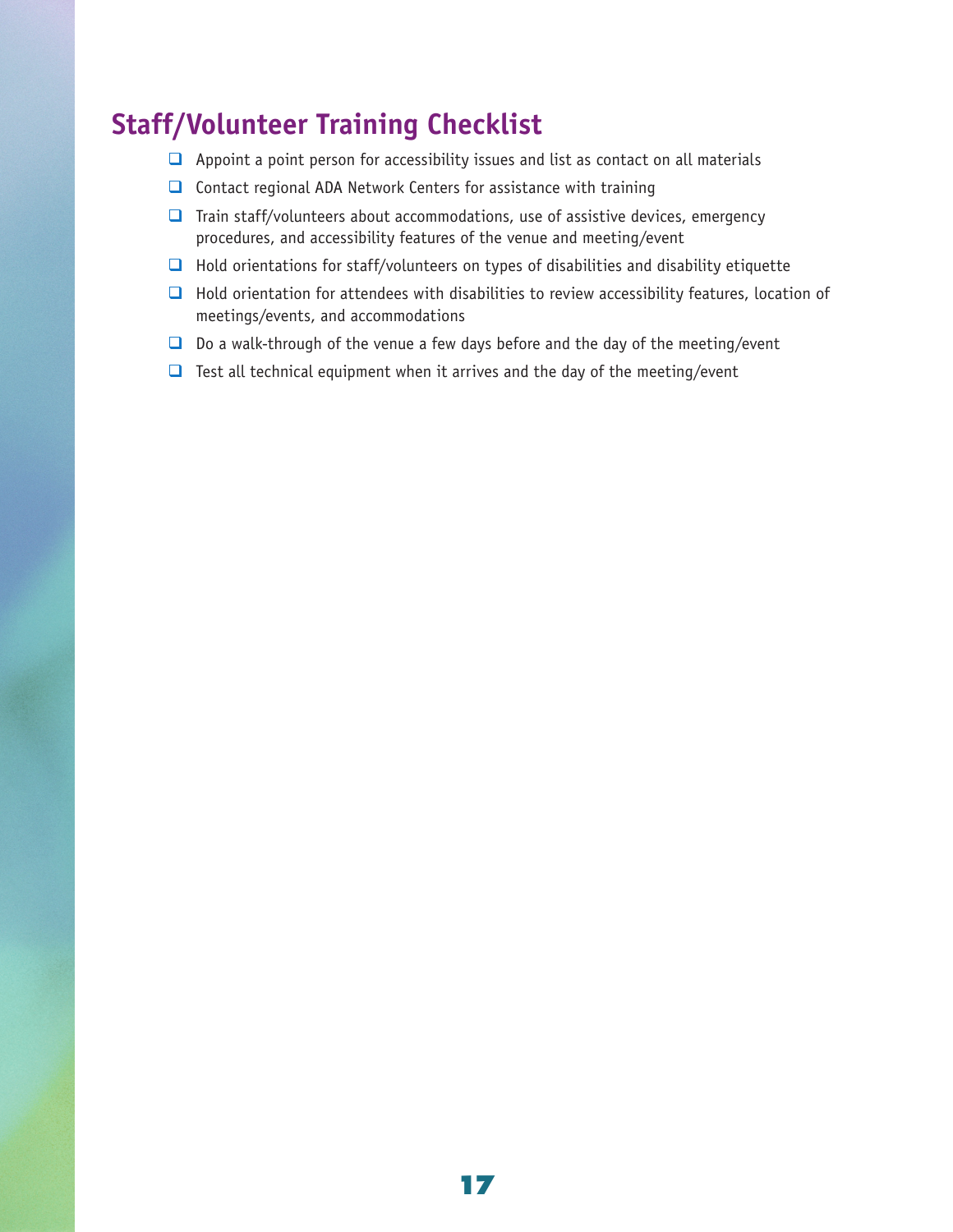# **Effective, Respectful Communication**

Communicating with individuals with disabilities should be no different than the same respectful, clear communication deserved by everyone. This is especially important to remember, given that the majority of disabilities are "hidden" or "invisible," i.e., not obvious. Here are some general guidelines:

### **Every Person**

- Treat the person with the same respect that you extend to every person
- Focus on the person, not his or her disability
- Ask each person what will make him or her most comfortable
- Always ask the person if he or she needs assistance and how you can assist; do not assume he or she needs help
- Do not make decisions for the person
- Address the person directly rather than the sign language interpreter, reader, or other access provider

#### **Persons Who Use Wheelchairs/Scooters**

- When speaking for more than a few minutes, bend to eye level or pull up a chair
- Never lean on, push, move, or touch the mobility device

#### **Persons Who Are Blind or Have Visual Impairments**

- Introduce yourself and others if present
- Ask the person his or her name
- Identify your job or role
- Be descriptive when giving directions
- Avoid using visually-oriented references
- Do not pet or distract service animals
- Walk on the opposite side of the service animal
- Offer your arm if person needs to be guided
- Describe where you are going and any obstacles if you are serving as a guide
- With permission, guide the person's hand to the back of a chair if you offer someone a seat
- Let the person know when you are leaving
- Find a place with good lighting, but not too bright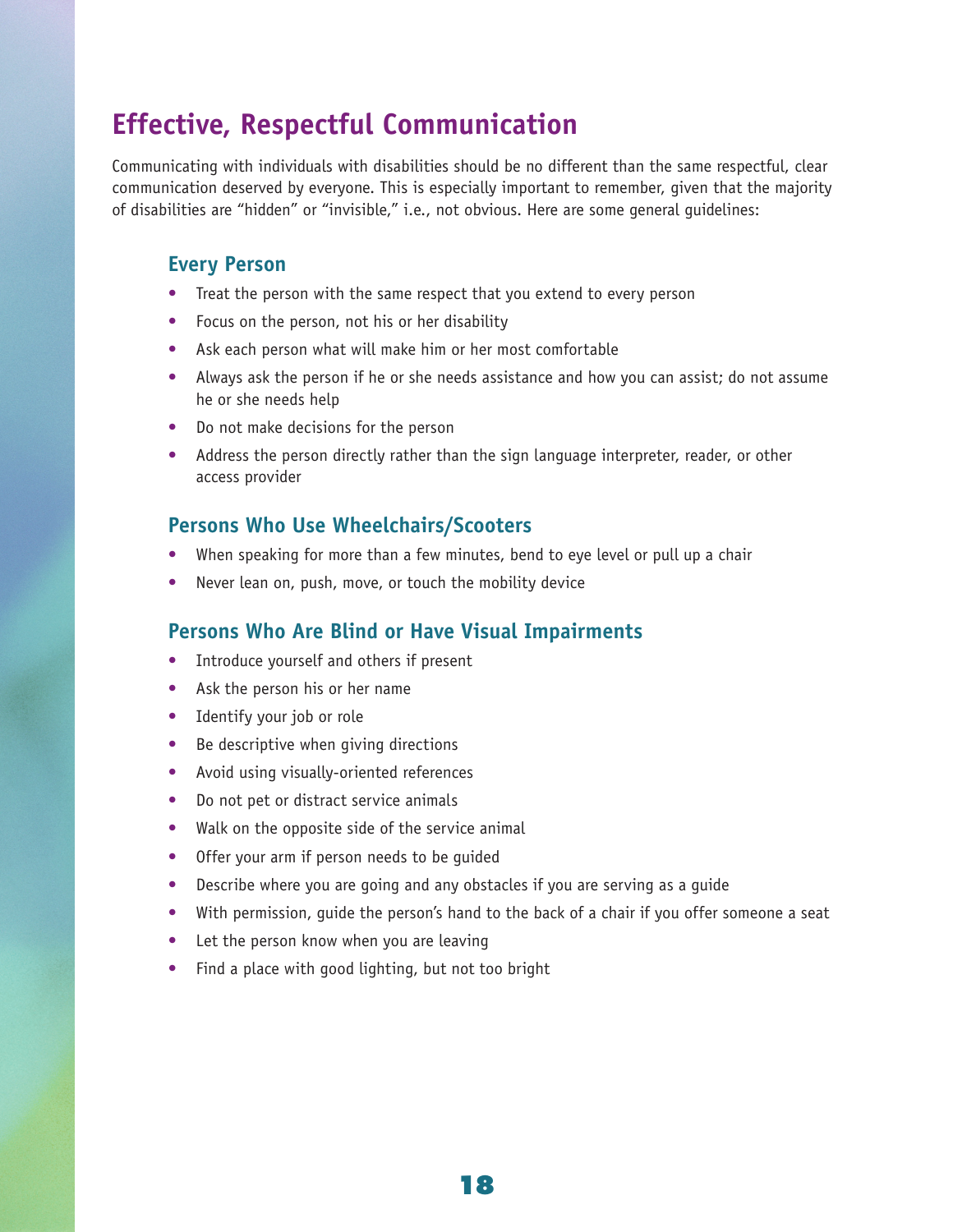### **Persons Who Are Deaf or Hard of Hearing**

- Ask the person how he or she prefers to communicate (e.g., sign language, gesturing, writing, or speaking)
- Advise the person if you have trouble understanding the person
- Face the person when talking
- Find a well-lit room, but avoid glare
- Speak clearly, avoiding gum chewing or obscuring your mouth with your hand
- Use your normal tone of voice and volume
- Avoid spaces with background noise
- Have pen or paper or device to text on hand as alternative communication method
- In groups, request that people speak one at a time
- Address the person rather than his or her interpreter
- When communicating with a person who reads lips, speak clearly in a normal way that does not over exaggerate words, use short and simple sentences, avoid blocking your face, and stand in a well-lit place
- Ensure that the venue has an induction loop that stops background noise interfering if the person is wearing a hearing aid
- Ask, if you have any doubts, if the person understood you
- Do not pretend to understand when you do not
- Be aware of situations involving announcements or calling out names so you can notify persons who are deaf or have other hearing impairments

### **Persons with Speech Difficulties**

- Ask each person what will make him or her most comfortable
- Listen carefully
- Do not pretend to understand when you do not
- Give the person your full attention
- Find a quiet space
- If you do not understand, ask the person to repeat; if you still are unable to understand, ask the person to write the information or to recommend an alternative method of communicating
- Do not finish sentences for the person or interrupt
- Consider writing as an alternative means of communicating

#### **Persons with Learning/Cognitive Difficulties**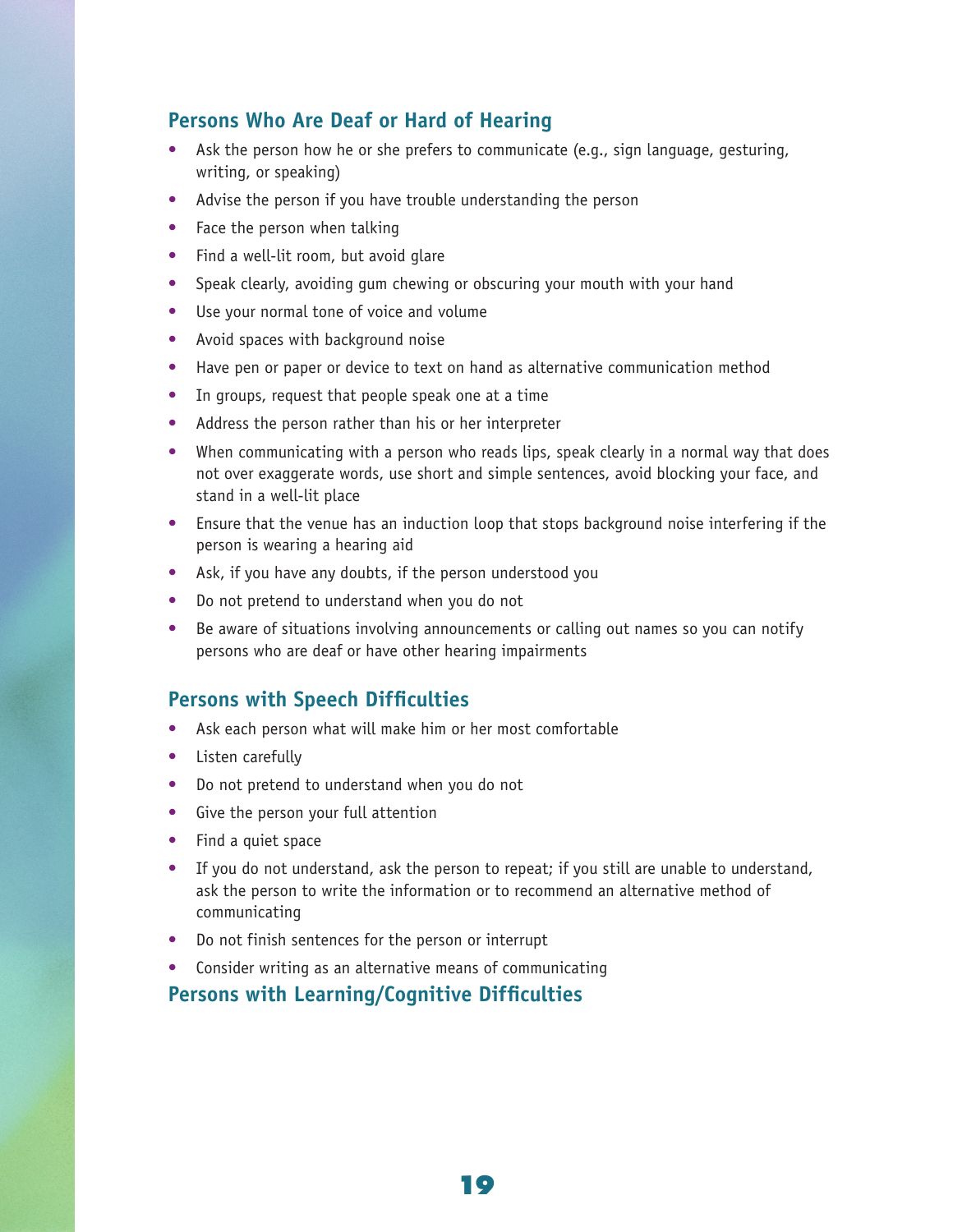- Ask each person what will make him or her most comfortable
- Listen carefully
- Speak clearly
- Check for understanding
- Use clear, concrete language, avoiding abstractions
- Allow the person extra time to process the information and ask questions
- Ask the person how he or she prefers to communicate (e.g., written or verbal)
- Don't overload the person with too much information
- Find a quiet place without distractions

### **Persons with Developmental Disabilities**

- Ask each person what will make him or her most comfortable
- Speak clearly
- Use simple words and concrete, not abstract, concepts
- Break down complex concepts into small parts
- Do not use "baby" talk
- Ask neutral questions
- Verify responses by repeating questions in a different way
- Allow time for decision-making
- Keep to the person's schedule and routine
- Model your pace of speech and vocabulary on that of the person
- If you are not sure if the person understood you, ask him or her to repeat the information for your benefit

#### **Persons with Psychosocial Conditions**

- Ask if there is a preferred time to communicate
- Schedule communications in the late morning or early afternoon
- Keep the pressure of the situation to a minimum
- Use automated reminders to highlight times and locations of meetings
- Provide written instructions
- Allow for breaks

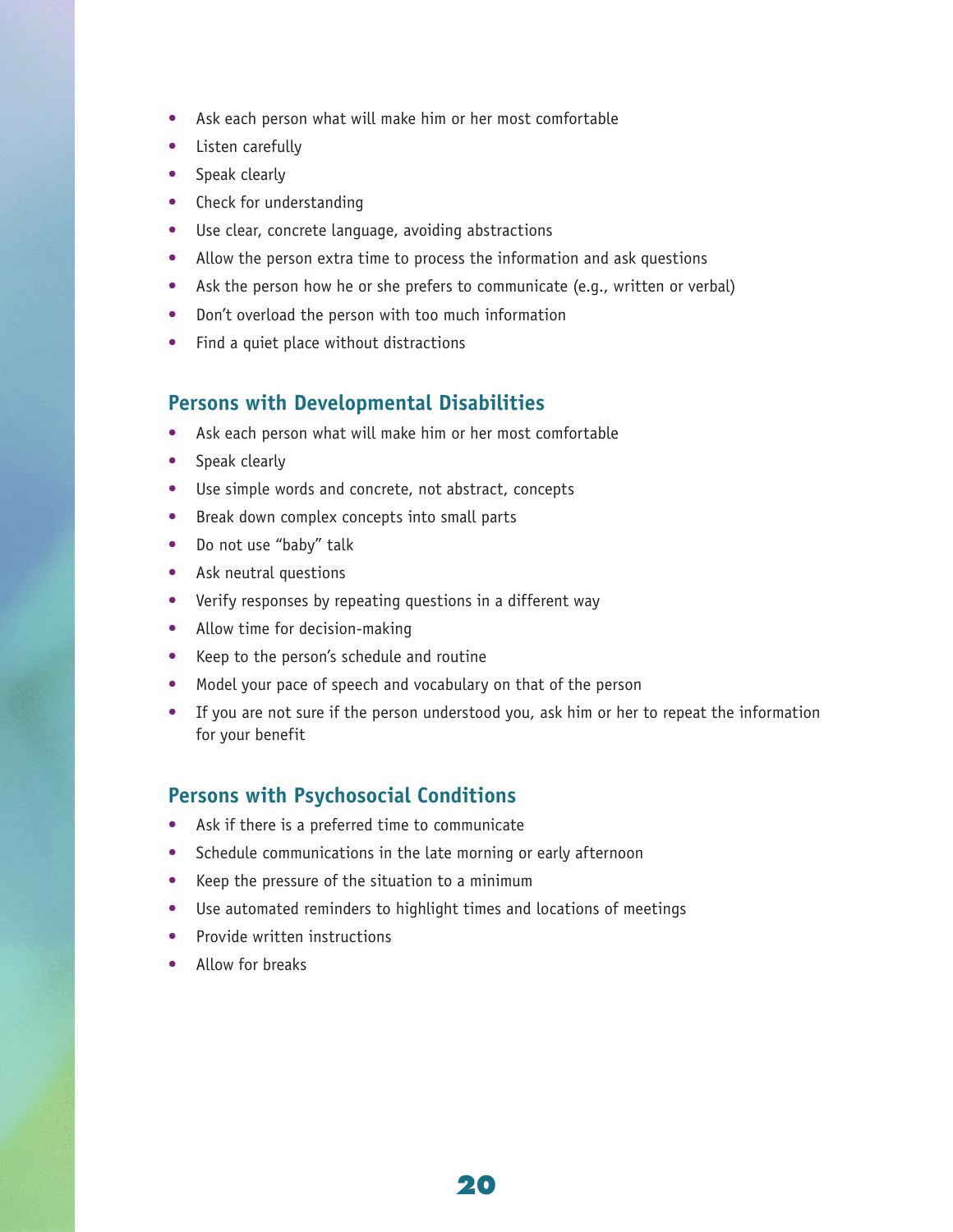# **Post-Meeting/Event Survey**

All meetings and events should include a survey for attendees to provide their feedback. To determine how you did in terms of accessibility, include an accessibility question in the survey. For instance, How would you rate the accessibility of the:

|                               | Very         | Somewhat    | Not Very     | Inaccessible | N/A         |  |
|-------------------------------|--------------|-------------|--------------|--------------|-------------|--|
| <b>Registration Process</b>   | $\mathsf{o}$ | $\circ$     | $\circ$      | $\circ$      | $\circ$     |  |
| Registration Materials        | $\mathsf O$  | $\circ$     | $\circ$      | $\circ$      | $\circ$     |  |
| On-site Registration          | $\mathsf O$  | $\circ$     | $\mathsf{o}$ | $\circ$      | $\circ$     |  |
| <b>Accommodations Process</b> | $\mathsf O$  | $\circ$     | $\circ$      | $\circ$      | $\circ$     |  |
| <b>Promotional Materials</b>  | $\mathsf O$  | $\circ$     | $\mathsf O$  | $\circ$      | $\circ$     |  |
| Website                       | $\mathsf O$  | $\circ$     | $\mathsf O$  | $\circ$      | $\circ$     |  |
| Meeting/Event Site            | $\mathsf O$  | $\circ$     | $\mathsf O$  | $\circ$      | $\circ$     |  |
| Hotel Rooms                   | $\mathsf O$  | $\circ$     | $\mathsf O$  | $\circ$      | $\circ$     |  |
| Transportation                | $\mathsf O$  | $\circ$     | $\mathsf O$  | $\circ$      | $\circ$     |  |
| Parking                       | $\mathsf O$  | $\mathsf O$ | $\mathsf O$  | $\circ$      | $\circ$     |  |
| Meeting/Event Rooms           | $\mathsf O$  | $\mathsf O$ | $\mathsf O$  | $\circ$      | $\circ$     |  |
| Presentations                 | $\mathsf O$  | $\mathsf O$ | $\mathsf{o}$ | $\circ$      | $\mathsf O$ |  |
| <b>Presentation Materials</b> | $\mathsf O$  | $\mathsf O$ | $\mathsf O$  | $\circ$      | $\circ$     |  |
| Receptions/Social Activities  | $\mathsf O$  | $\mathsf O$ | $\mathsf O$  | $\circ$      | $\circ$     |  |
| Meals                         | $\mathsf O$  | $\mathsf O$ | $\mathsf O$  | $\circ$      | $\circ$     |  |
|                               |              |             |              |              |             |  |

These questions will allow planners to examine ways to both increase and improve the accessibility of your future meetings and events.